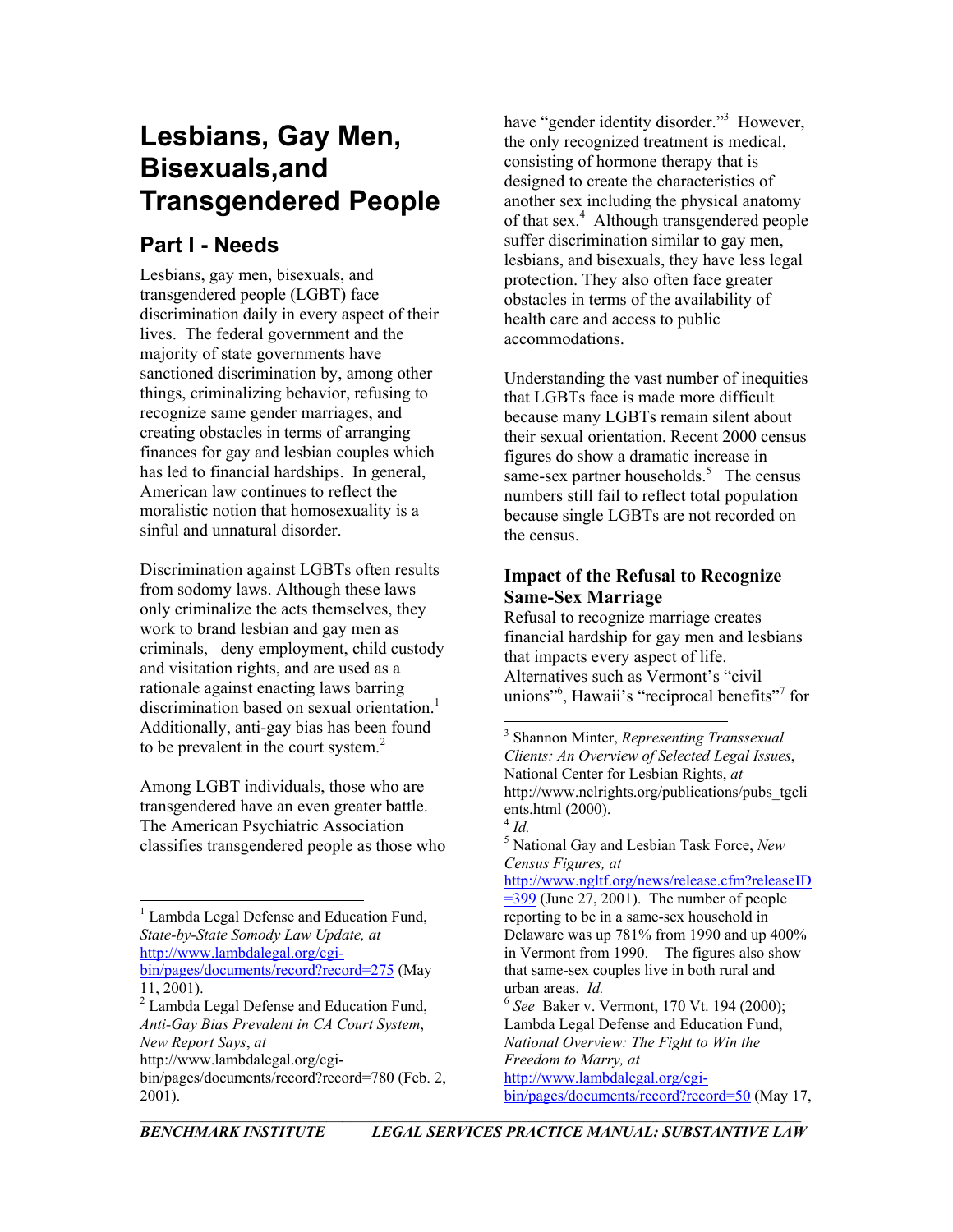same-sex couples laws, and domestic partner benefit laws,  $s^s$  are a tremendous step in granting protection to lesbians and gay men, but these approaches do not offer the same comprehensive benefits, nor the same legal or social implication, as civil marriages.<sup>[9](#page-1-1)</sup> Denial of marriage entrenches societal treatment of lesbians and gay men as second-class citizens, not deserving of the same privileges as the rest of society. Alternative approaches to marriage are also not widely available. Civil unions, for example, are only recognized in Vermont and it unclear whether the benefits will be accorded in other states.<sup>10</sup> Without a marriage, gay and lesbian couples are not entitled to: $11$ 

- share such government benefits as Social Security and Medicare • make medical decisions on a
- file joint tax returns and get special illness marriage or family rates or
- have joint parenting, adoption, the deceased partner foster care, custody, and visitation • take bereavement or sick leave to

 $\overline{a}$ 

<span id="page-1-1"></span><sup>9</sup> Lambda Legal Defense and Education Fund, *Marriage and Domestic Partnership: A Fact Sheet, at* http://www.lambdalegal.org/cgibin/pages/documents/record?record=436 (May 17, 1999).

- obtain joint insurance policies for home and auto, as well as family health coverage
- inherit automatically in the absence of a will
- secure equitable division of property and determine child custody and support in case of divorce
- obtain veterans' discounts on medical care, education, and housing loans
- enter jointly into rental leases with automatic renewal rights
- partner's behalf in the event of
- exemptions choose a final resting place for a
	- care for partner or child
	- receive spousal exemptions to property tax increases upon the death of a partner
	- obtain wrongful death benefits for a surviving partner and children

# **Marriage: Special Issues for Transgendered People**

When two individuals are married and one of the spouses is in transition, usually they can remained married as same-sex married couples.<sup>12</sup> However, when one spouse dies, the surviving spouse may have difficulty collecting survivorship benefits or claiming inheritance or other tax benefits that are only

l

<sup>2000). 7</sup> *See id.; see also* Baehr v. Lewin, 74 Haw. <sup>645</sup>  $(1993).$ 

<span id="page-1-0"></span>Human Rights Coalition. *San Francisco's Pioneering Domestic Partner Benefits Law Upheld by Federal Appeal Court, at* http://[www.hrc.org](http://www.hrc.org/) under news section (May 15, 2001).

<span id="page-1-2"></span><sup>&</sup>lt;sup>10</sup> Lambda legal Defense and Education Fund, *Vermont Civil Unions Law to Take Effect, Putting Fairness in Full Swing*, *at* http://www.lambdalegal.org/cgibin/pages/documents/record?record=656 (May

<span id="page-1-3"></span><sup>30, 2000).&</sup>lt;br> $11$  Lambda Legal Defense and Education Fund, *Legal/Economic Protections: Marriage Project Fact Sheet, at* http://www.lambdalegal.org/cgibin/pages/documents/record?record=45 (Sept. 26, 1997).

<span id="page-1-4"></span><sup>12</sup> *See* source cited *supra* note 142. There are no published decisions on this issue to date. *Id.*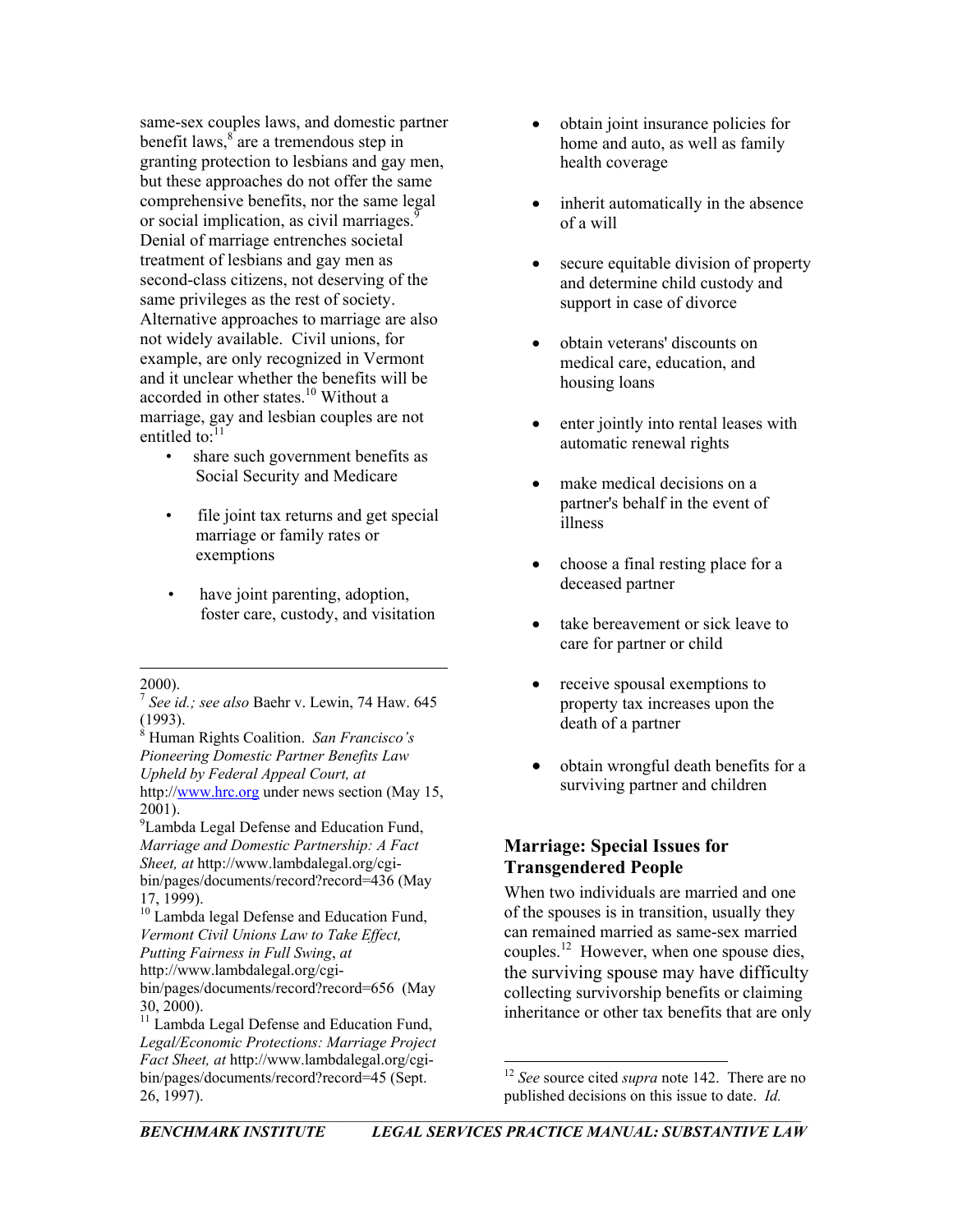given to married couples.<sup>13</sup> Employers can also challenge the legitimacy of a marriage by excluding a spouse from an employerprovided health plan. $14$  Those individuals who get married after transition will most likely be denied the ability to marry a person of the opposite sex because they are still considered their pre-operative sex.<sup>15</sup> Many states do, however, allow transsexual persons to change their sex designation on their birth certificate. This allows a male to become a female, or a female to become a male, for legal purposes including marriage.<sup>16</sup>

Finally, transgendered people who are lesbian, gay, or bisexual have the same problems with the inability to marry as other lesbian, gay, or bisexual individuals. Greater difficulties are presented for transgendered people who do not have genital surgery because most states require this surgery as a prerequisite of changing one's birth certificate. Therefore, trasgendered individuals would also greatly benefit from the legalization of same-sex marriages.<sup>[17](#page-2-4)</sup>

### **1. Income**

Identifying the number of low income LGBTs is difficult because often those who are in a position of economic insecurity fear stating their sexual orientation in surveys. Also, surveys are frequently placed in magazines, distributed through mailing lists of gay and lesbian organization, and through polls of persons attending gay and lesbian events.<sup>18</sup>

Therefore, surveys are often not accessible to impoverished gay men and lesbians and when they are accessible, poor gay men and lesbians are often afraid to answer the surveys. This has perpetuated the belief that all lesbian and gay men are wealthy.

A University of Maryland study, focusing on "sexual behavior" instead of requiring participants to identify themselves as "gay or lesbian,"[19 r](#page-2-6)evealed that those who are "behaviorally" gay and lesbian have lower incomes than their heterosexual counterparts.[20](#page-2-7)  Additionally, a 1993 survey conducted by the Dublin based Combat Poverty Agency with European Union funding, found that 21% of lesbians and gay men live in poverty in Ireland as compared to a 10% poverty level in the general population.<sup>21</sup> The American Civil Liberties Union claims that "the only thing close to a representative survey suggests that lesbians and gay men generally earn less than their heterosexual counterparts."[22](#page-2-9)

The inability to marry directly impacts income. Many government programs, such as Social Security, Veteran's Benefits, and some disability insurance, provide payments that are larger for married recipients.<sup>23</sup> For

 $\overline{a}$ 

(May 12, 2000).

<span id="page-2-0"></span>

<span id="page-2-2"></span><span id="page-2-1"></span>

<sup>13</sup> *Id.*. 14 *Id.* <sup>15</sup> *Id*; *see also* M.T. v. J.T., 355 A.2d <sup>204</sup> (N.J. App. Div. 1976) (an exception to the general rule that marriage will be denied). 16 *Id; see also* Littleton v. Prange, 9 S.W.3d <sup>233</sup>

<span id="page-2-3"></span><sup>(</sup>Tex. App. 1999), rev. denied (post-operative transsexual woman, obtaining a female birth certificate, was still considered a male for marriage purposes.

<span id="page-2-5"></span><span id="page-2-4"></span>

<sup>17</sup> *Id.* 18 Darren Huchinson. *Out Yet Unseen: A Racial Critique of Gay and Lesbian Legal Theory and Political Discourse*, 29 Conn. L. Rev. 561, 603

 $(1997).$ <sup>19</sup> Id.

<span id="page-2-6"></span>

<span id="page-2-8"></span><span id="page-2-7"></span>

<sup>19</sup> *Id.* <sup>20</sup> *Id.* 21 Stuart Elliott, *A Sharper View of Gay* 

<span id="page-2-9"></span>*Consumers,* N.Y. TIMES, June 9, 1994, at D1<sup>22</sup> Religious Tolerance.org., *Employment Discrimination Against Gays and Lesbians, at* [www.religioustolerance.org/hom\\_empl.htm](http://www.religioustolerance.org/hom_empl.htm)

<span id="page-2-10"></span><sup>23</sup> Social Security Online, *Spotlight on Living Arrangements, at*

<http://www.ssa.gov/pubs/136.htm> (last visited July 3, 2001); *see also* Department of Veterans Affairs, *Disability Compensation Benefits, at* [http://www.vba.va.gov/bln/21/Milsvc/Docs/Com](http://www.vba.va.gov/bln/21/Milsvc/Docs/Compeg.doc) [peg.doc](http://www.vba.va.gov/bln/21/Milsvc/Docs/Compeg.doc) (Dec. 2000); *see also* Department of Veterans Affairs, *Death Pension Benefits, at* [http://www.vba.va.gov/bln/21/Milsvc/Docs/Dpe](http://www.vba.va.gov/bln/21/Milsvc/Docs/Dpeneg.doc) [neg.doc](http://www.vba.va.gov/bln/21/Milsvc/Docs/Dpeneg.doc) (Dec. 2000); *see also* Social Security Online, *Social Security Disability Benefits, at*  <http://www.ssa.gov/pubs/10029.html> (Aug. 21, 2001).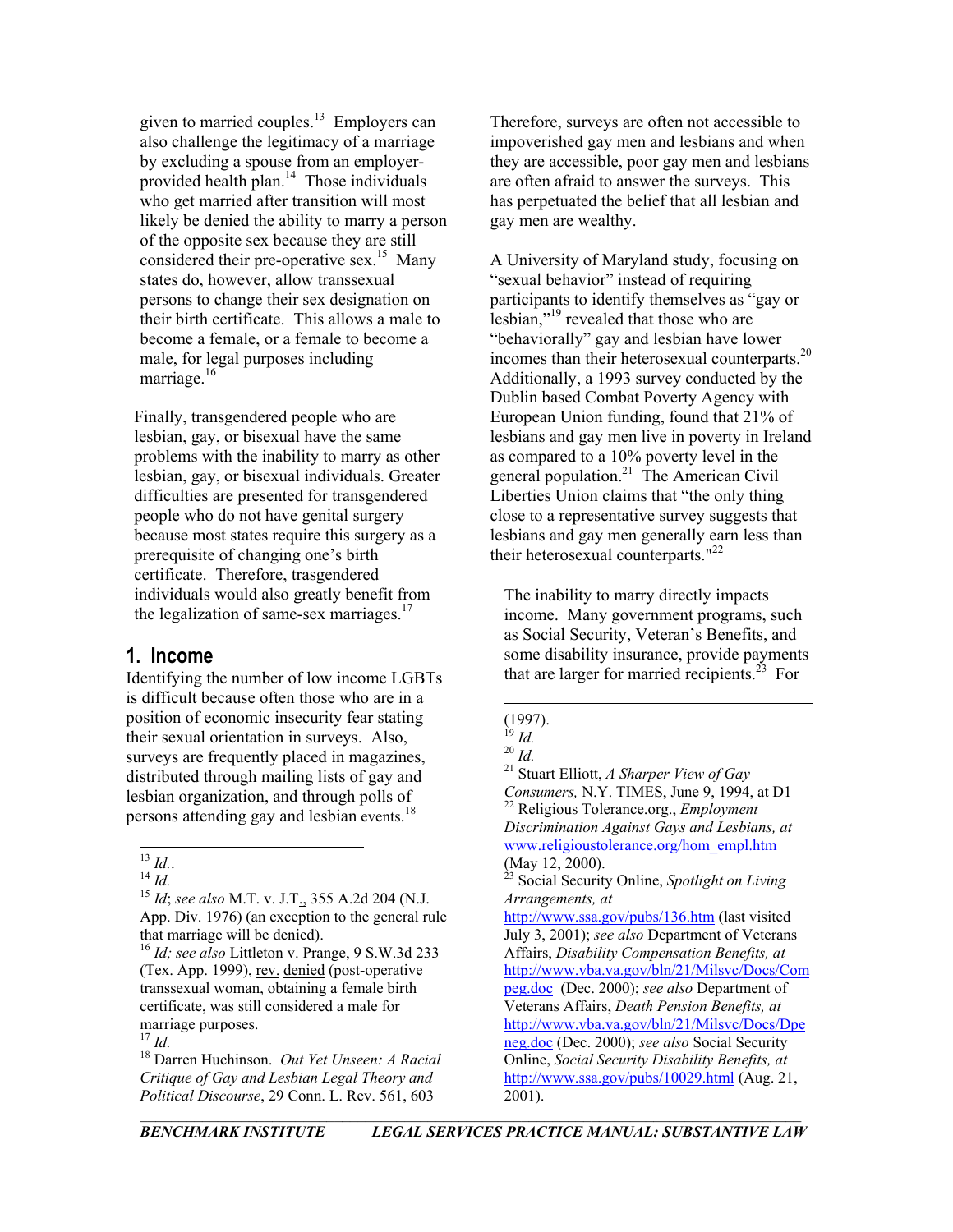example, if unmarried partners live together, this may be construed by the government as one person living in someone else's household and paying only part of the food and shelter costs and, therefore, social security benefits may be reduced by up to one-third[.24](#page-3-0) These programs also allow benefits to the surviving spouse or children<sup>[25](#page-3-1)</sup> in the event of the primary beneficiary's death or disability.<sup>26</sup> Such benefits are not available to the principle beneficiary's unmarried partner.<sup>[27](#page-3-3)</sup>

# **2. Housing**

LGBTs need affordable housing and are frequently targets of discrimination by landlords, homeowners or realtors who refuse to rent or sell to lesbians and gay men. Equal access constitutes only part of the problem.

Many housing discrimination cases result from lack of legal recognition of LGBT families and relationships.<sup>28</sup> Lesbian and gay life partners are often discriminated against by co-op boards, landlords, and homeowner's associations.<sup>29</sup> Some banks and lenders refuse to give LGBTs loans because they view LGBTs as inherently unstable and therefore financially unreliable. Further, city and county taxing authorities have rules that protect only

<span id="page-3-3"></span>

heterosexual "spouses" from displacement after the death or departure of a life partner.[30](#page-3-6)

Public and subsidized housing programs give priority to families. Gay and lesbian couples are not considered a family. As such, they go to the bottom of the list, below the heterosexual married couples that are considered "families."

Additionally, one-third to one-half of all people with AIDS are either homeless or in imminent danger of losing their homes.<sup>[31](#page-3-7)</sup> Gay men or lesbians with HIV/AIDS face numerous barriers to obtaining and maintaining affordable, stable housing. Many people face illegal eviction from their homes when it is discovered that they have  $HIV/AIDS.<sup>32</sup>$  Others lose their housing when, as a result of illness and lost wages, they are unable to pay their rent or mortgage. More information pertaining to HIV/AIDS can be found under "People with Disabilities."

# **3. Health**

Daily discrimination in access to health care and health insurance is a reality for many LGBT people who are in desperate need of affordable quality medical care. In addition to limitations on family and partner health insurance because same-sex marriages have yet to be legalized, health insurers often have AIDS-specific payment 'caps' and coverage exclusions of life-prolonging treatments.<sup>33</sup>

and hospital visitation policies presume heterosexuality.<sup>34</sup> For example, providers

*[http://www.lambdalegal.org/cgi-](http://www.lambdalegal.org/cgi-bin/pages/issues/record?record=1)*

<span id="page-3-10"></span>*[bin/pages/issues/record?record=1](http://www.lambdalegal.org/cgi-bin/pages/issues/record?record=1)* (June 25, 2001). <sup>29</sup> *Id.* 34 Human Rights Campaign, *Advancing a* 

<span id="page-3-0"></span> <sup>24</sup> Social Security Online, *Spotlight on Living Arrangements, at*

<http://www.ssa.gov/pubs/136.htm> (last visited July 3, 2001). Educational materials, clinic intake forms

<span id="page-3-1"></span><sup>25</sup> Social Security Online, *Benefits for Children, at <http://www.ssa.gov/pubs/10085.html>* (last

<span id="page-3-2"></span>visited July 3, 2001). 26 Human Rights Campaign, *Retirement Planning for Gay and Lesbian Couples, in* [http://www.hrc.org/familynet/chapter.asp?article](http://www.hrc.org/familynet/chapter.asp?article=148)

<span id="page-3-4"></span>*Housing: In Depth, in* [http://www.lambdalegal.org/cgi](http://www.lambdalegal.org/cgi-bin/pages/documents/record?record=37)[bin/pages/documents/record?record=37](http://www.lambdalegal.org/cgi-bin/pages/documents/record?record=37) (Sept.  $\frac{28}{^{29}}$  *Id.* 

<span id="page-3-5"></span>

<span id="page-3-7"></span><span id="page-3-6"></span>

<sup>&</sup>lt;sup>[27](http://www.hrc.org/familynet/chapter.asp?article=148)</sup> *Id.* <sup>32</sup> *Id.* <sup>32</sup> *Id.* <sup>32</sup> *Id.* <sup>32</sup> *Id.* <sup>32</sup> *Id.* <sup>32</sup> *Id.* <sup>33</sup> Lambda Legal Defense and Education Fund, <sup>33</sup> Lambda Legal Defense and Education Fund, <sup>30</sup> *Id.* 41 Human Rights Campaign, *at* [www.hrc.org.](http://www.hrc.org/)<br>31 Human Rights Campaign, *at* www.hrc.org.

<span id="page-3-9"></span><span id="page-3-8"></span><sup>&</sup>lt;sup>33</sup> Lambda Legal Defense and Education Fund, *AIDS Project, at*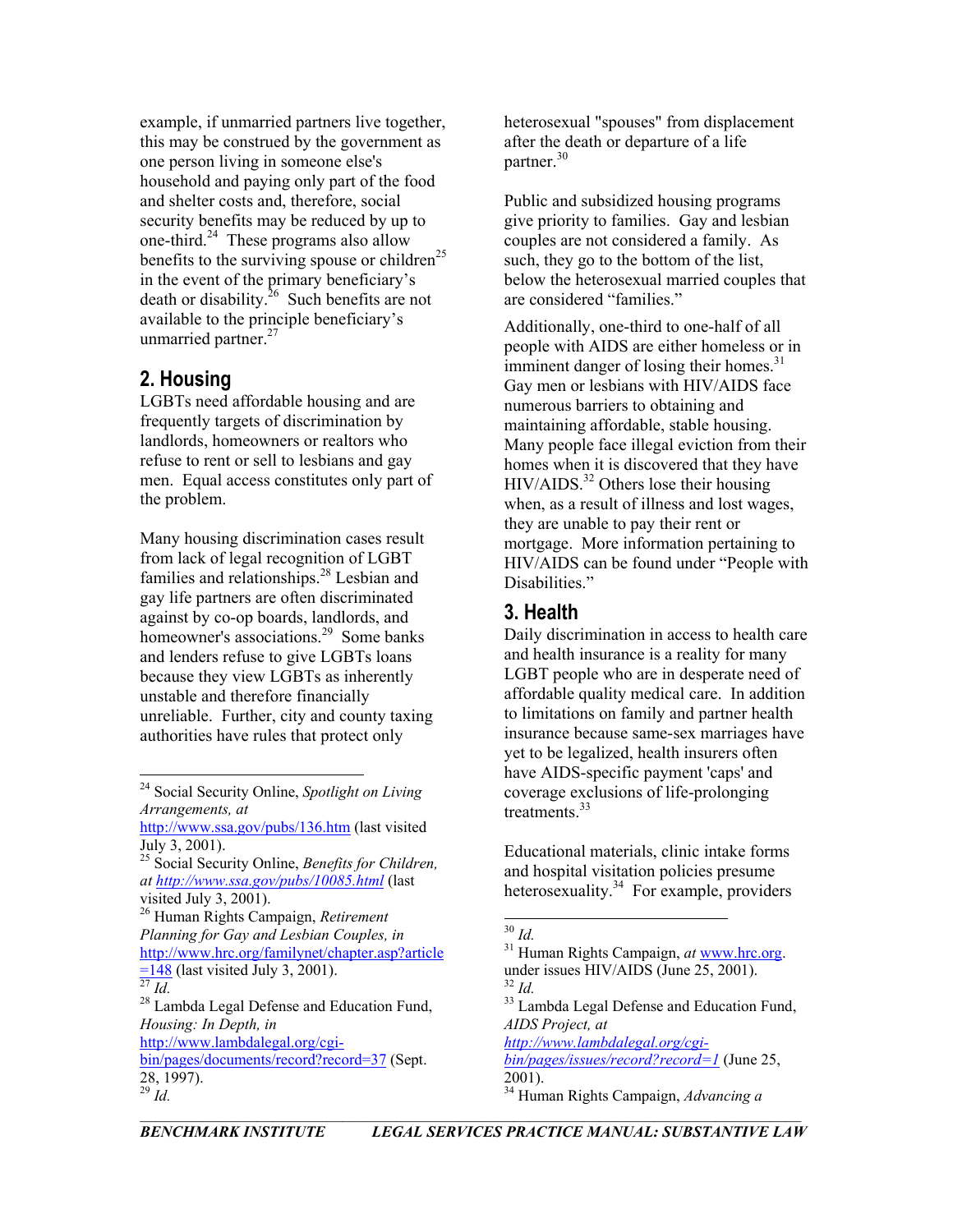often ask women what form of birth control they are using, forcing lesbian patients to come out to their provider.<sup>35</sup> In a 1998 survey of nursing students 8-12% said they despised lesbian, gay, and bisexual people.<sup>[36](#page-4-1)</sup>

Safeguarding the confidentiality of medical data has been targeted as a method critical for minimizing discrimination in the health care system.<sup>37</sup>

LGBT individuals face a number of health issues. The AIDS epidemic has hit the gay population hard. Societal discrimination and ostracism has led to a higher percentage of alcoholism and other substance abuse disorders.<sup>38</sup> Further, the effects of homophobia seem to fall disproportionately on lesbian and gay youth, who are more likely to attempt suicide than heterosexual youth. [39](#page-4-4) 

Enduring varying degrees of statesanctioned discrimination affects the stability of relationships and individuals.<sup>40</sup> Failing to recognize same-sex marriages

 $\overline{a}$ *Lesbian Health Agenda, at* [www.hrc.org](http://www.hrc.org/) under Issues: Lesbian Health (June 25, 2001). 35 Public Health- Seattle and King County,

<span id="page-4-0"></span>*Culturally Competent Care for LGBT People: Recommendations for Health Care Providers, at* [http://www.metrokc.gov/health/LGBT/providers.](http://www.metrokc.gov/health/glbt/providers.htm)  $\frac{\text{htm}}{36}$  (Aug. 9, 2000) *Culturally Competent Care for LGBT People:*<br> *Recommendations for Health Care Providers, at*<br>
<u>http://www.metrokc.gov/health/LGBT/providers.</u><br>
<sup>42</sup> *Id.*<br>
<sup>43</sup> *See* source cited *supra* note [36](http://www.metrokc.gov/health/glbt/providers.htm).<br>
<sup>44</sup> *Id.*<br>
<sup>44</sup> *Id.*<br>

<span id="page-4-2"></span>*Health, at*

[http://www.ngltf.org/issues/issue.cfm?issueID=1](http://www.ngltf.org/issues/issue.cfm?issueID=16)  $6$  (June 25, 2001).

<span id="page-4-3"></span>

[http://www.edmannix.com/LGBThealth.html](http://www.edmannix.com/glbthealth.html) (last visited July 5, 2001); *see also* National Clearinghouse for Alcohol and Drug Information, *Substance Abuse Prevention and Treatment Issues, at*

<http://www.health.org/features/lgbt/subtreat.htm> (last visited July 5, 2001).

<span id="page-4-5"></span>**<http://www.aglp.org/pages/position.html>**  $(Dec., 1998).$ <sup>40</sup> Id.

Psychological and medical research on the health needs of GBLT is lacking. Specifically, the Human Rights Campaign has noted that medical research on women has failed to document what may be distinct and different health needs of lesbians.<sup>43</sup> Certain health behaviors of lesbians may put this group greater risk for certain diseases like cancer and heart disease than heterosexual women<sup>[44](#page-4-9)</sup>

# **Special Issues for Transgendered People**

Transgendered people endure discrimination in the health care industry, resulting in mistreatment and denial of treatment.<sup>45</sup> Insurance companies discriminate against transgendered individuals by excluding them from coverage for procedures related to reassignment surgery. Medicare, Medicaid programs [46](#page-4-11) and most private health  $\frac{1}{2}$ insurances<sup>47</sup> don't cover reassignment surgeries. $48$  Some of the exclusionary

<span id="page-4-9"></span> $^{44}$  *Id.*<br> $^{45}$  Paisley Currah and Shannon Minter, *Transgender Equality- A Handbook for Activists and Policymakers, at*

http://www.nclrights.org/publications/pubs\_tgha ndbook.html (Nov. 14, 2000). 38 *LGBT Health Resources, at*

<span id="page-4-11"></span><sup>46</sup> *See* Smith v. Rasmussen, 57 F.Supp.2d 736 (N.D. Iowa 1999)(holding that that states cannot categorically exclude sex reassignment surgeries from Medicaid coverage); J.D. v. Lackner, 80 Cal. App. 3d 90 (Cal. Ct. App. 1978) (holding that CA cannot categorically exclude sex reassignment surgeries from MediCal coverage). However, most state Medicaid statutes contain a blanket exclusion. *See* source cited *supra* note 49.

<span id="page-4-13"></span><span id="page-4-12"></span><sup>47</sup> *See* Davidson v. Aetna Life & Casualty Ins. Co., 420 N.Y.S. 2d 450 (N.Y. Sup. Ct. 1979). <sup>40</sup> *Id.* <sup>48</sup> *See* source cited *supra* note 3.

<span id="page-4-1"></span>

<span id="page-4-4"></span><sup>&</sup>lt;sup>39</sup> American Psychiatric Association Committee on Gay, Lesbian, and Bisexual Issues, *Resource Document on Same-Sex Marriage, at*

works to reinforce prejudice against LGBT individuals.[41](#page-4-6) Same-sex parents often feel as though they must hide their sexuality for fear that their children will be discriminated against or because they are afraid of losing benefits to care for their children.<sup>42</sup>

<span id="page-4-6"></span>

<span id="page-4-7"></span>

<span id="page-4-8"></span>

<span id="page-4-10"></span>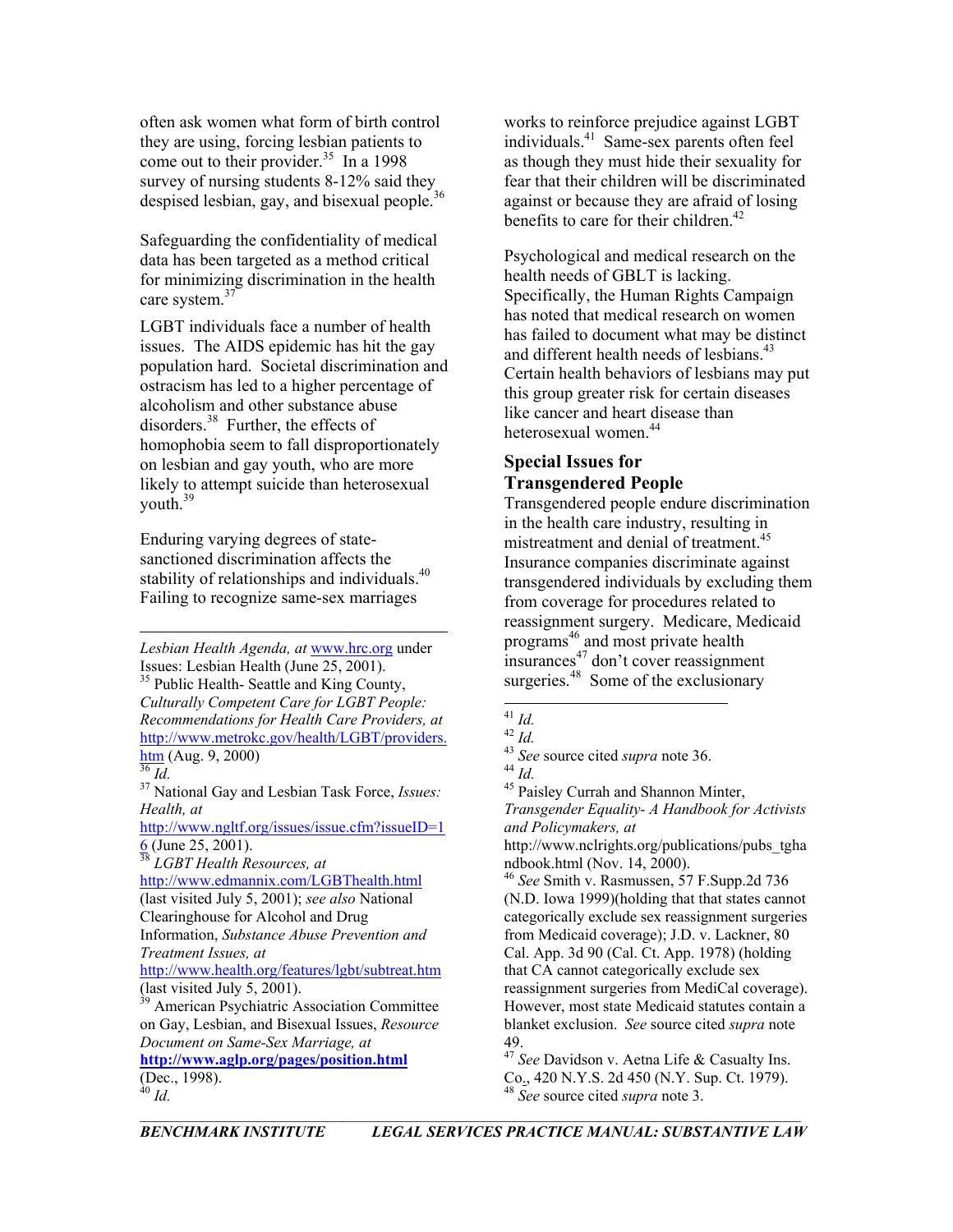policies are so broad that transgendered people are completely excluded from any medical treatment including emergency care.<sup>49</sup> Doctors who do treat transgendered people often stop serving these individuals because they are stigmatized by their peers.<sup>[50](#page-5-1)</sup>

# **4. Employment**

## **Private**

No federal laws protect LGBT workers from discrimination on the basis of their sexual orientation or gender identity.<sup>51</sup> Statewide protections against private workplace discrimination exist in only thirteen states and the District of Columbia.<sup>52</sup> In 80% of the states, an employer has the right to fire, refuse to hire, or refuse to promote an employee solely because of their sexual orientation[.53](#page-5-4) 

A few municipalities<sup>54</sup> have their own antidiscrimination ordinances. Some employers<sup>55</sup> have begun to take steps to make their workplace more hospitable to LGBT workers through adopting nondiscrimination policies. A number of state and local laws also affect the manner in which employers provide benefits to their

<span id="page-5-6"></span>55 Human Rights Campaign, *Which Employers Have LGBT-Friendly Policies, at* 

lesbian and gay employees and their partners.<sup>56</sup> Equal Benefits Ordinances in cities such as San Francisco, Seattle and Los Angeles and the Vermont Civil Unions Law all require employers to have equal benefit policies.[57](#page-5-8)

## **Public**

Only twenty-two states, the District of Columbia, and a few municipalities have laws prohibiting discrimination by public employers.<sup>58</sup> However, even in states where there are non-discrimination policies covering public employees, such as school teachers, employees are still often frightened to reveal their sexual orientation.<sup>59</sup>

Federal guidelines prohibit employment discrimination based on the supposed characteristics of an entire class of individuals.[60](#page-5-11)Although federal agencies require that each candidate be examined on an individual basis, there is evidence of explicit discrimination against LGBT individuals in the military, CIA, and FBI.<sup>61</sup> Discrimination is also prevalent in occupational licensing such as the area of the operation of day care centers, due to the myth that LGBTs prey on children.<sup>62</sup>

mp.//www.mc.org under working (April 15,<br>2001).<br><sup>59</sup> *See* Murray v. Oceanside USD, 79<br>Cal. App. 4th 1338 (Cal. 2000) (Anti-<br><sup>53</sup> *See* source cited *supra* note 23. Cal. App. 4th 1338 (Cal. 2000) (Antigay harrasment on the job case where the CA Supreme Court unanimously rejected the school district's attempt to have the case dismissed).

> <span id="page-5-13"></span><span id="page-5-12"></span><span id="page-5-11"></span>*Discrimination Against Gays and Lesbians*, North Carolina Wesleyan College, *at* [http://faculty.ncwc.edu/toconnor/soc/355lect07.h](http://faculty.ncwc.edu/toconnor/soc/355lect07.htm) [tm](http://faculty.ncwc.edu/toconnor/soc/355lect07.htm) (Feb. 14, 2001).  $\frac{44}{61}$ *Id.* <sup>62</sup> *Id.*

<span id="page-5-0"></span>

<span id="page-5-2"></span><span id="page-5-1"></span>

<sup>49</sup> *Id.* <sup>56</sup> *See* source cited *supra* note 56. 50 *Id.* <sup>57</sup> *Id.* 51 Human Rights Campaign, *Discrimination in the Workplace, at http://*[www.hrc.org](http://www.hrc.org/) under WorkNet (June 27, 2001).

<span id="page-5-3"></span><sup>52</sup> Human Rights Campaign, *States Prohibiting Anti-Gay Discrimination in the Workplace, at* [http://www.hrc.org](http://www.hrc.org/) under WorkNet (April 13,

<span id="page-5-4"></span>

<span id="page-5-5"></span><sup>&</sup>lt;sup>54</sup> Human Rights Campaign, *States , Cities and Counties that Ban Anti-Gay Job Discrimination, at* http:/[/www.hrc.org](http://www.hrc.org/) under WorkNet (June 27, 2001). This website includes a full list of cities, states and counties with anti-discrimination laws. <sup>60</sup> Dr. Tom O'Conner, *Understanding* 

http://[www.hrc.org](http://www.hrc.org/) under WorkNet (June 27, 2001). This website includes a searchable database to find employers who have antidiscrimination policies.

<span id="page-5-7"></span>

<span id="page-5-8"></span>

<span id="page-5-10"></span><span id="page-5-9"></span><sup>58</sup> Human Rights Campaign, *Employers with Non-Discrimination Policies that Include Sexual Orientation: State & Local Governments, at* http://[www.hrc.org.](http://www.hrc.org/) under WorkNet and then Non-Discrimination Policies (June 27, 2001).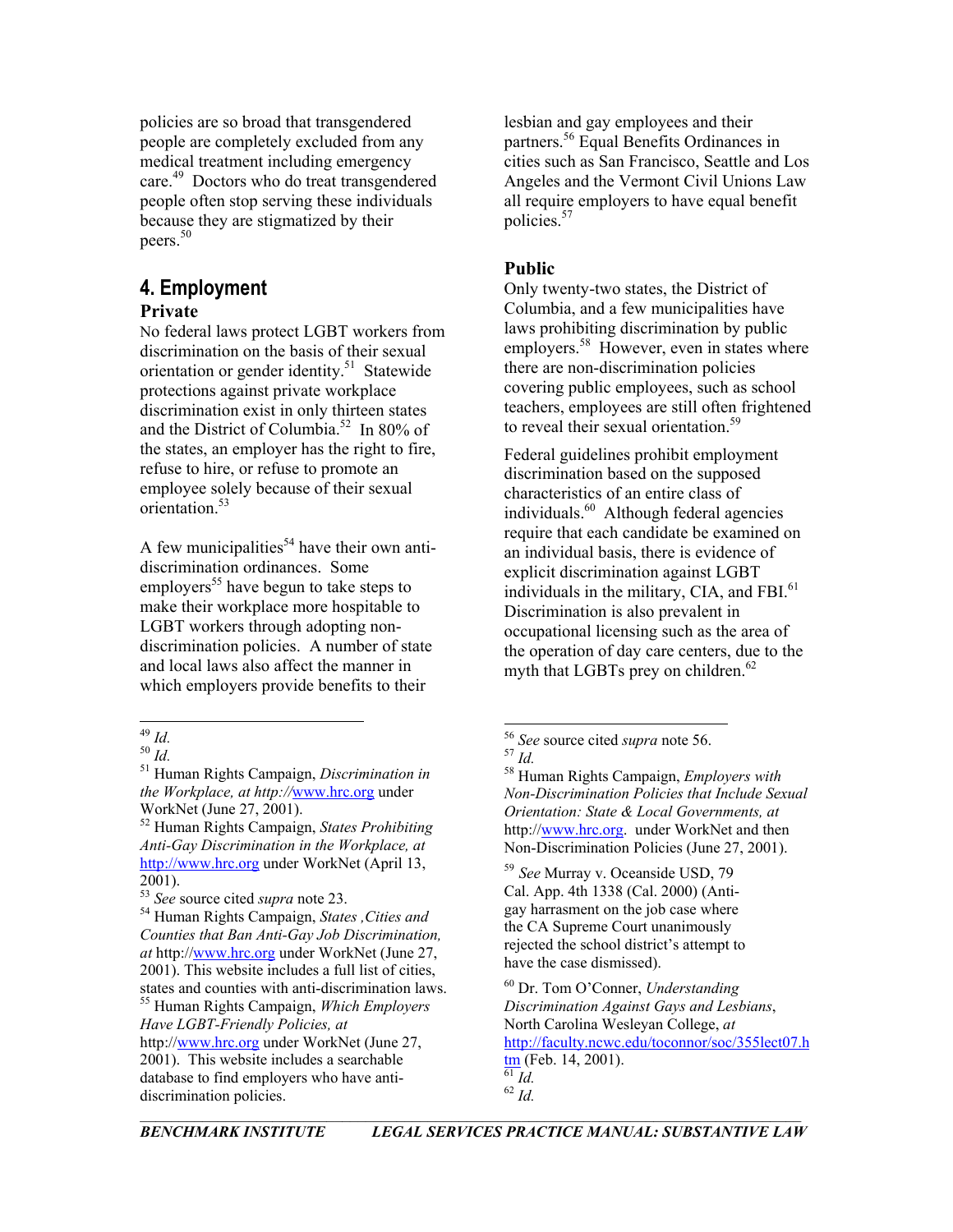LGBTs are refused employment because employers fear that LGBTs will bring contempt to public service, manifest behavior that affects job fitness, or imply possible embarrassment to the governments. $^{63}$  LGBTs are cited as security risks and federal agencies subject LGBTs to excessive background checks.<sup>64</sup> The military, one of the country's largest employers, has a "Don't Ask, Don't Tell" policy which prohibits any off-duty sexual and affectionate conduct by LGBTs and prohibits gay personnel from making statement indicating sexual orientation.<sup>65</sup> This policy has been upheld. $^{66}$  All branches of the military contend that homosexuality is incompatible with service in the military and it is estimated that 100 soldiers are discharged every year because of their sexual orientation.<sup>67</sup>

#### **Special Issues for Transgendered Individuals**

For those who are transgendered, the lack of protection under federal and most state employment discrimination laws, creates an obstacle for obtaining employment.<sup>68</sup> Difficulty in finding employment also impacts obtaining housing and other benefits because it is often a prerequisite.<sup>69</sup>

Under federal law, neither the American Disability Act or the Rehabilitation Act protect those who are transgendered and are discriminated against because of their transsexualism. $\frac{70}{10}$  Florida and Oregon

<span id="page-6-1"></span><sup>63</sup> *Id.* <sup>64</sup> *Id.* 65 Lambda Legal Defense and Education Fund, *Second Circuit Court of Appeals Upholds 'Don't Ask, Don't Tell, at*

*http://www.lambdalegal.org/cgi-*

administrative agencies and a Washington court found that transgendered people *may* be protected under a state disability law.<sup>71</sup>

Until recently, courts found uniformly that Title VII, which prohibits sex discrimination, did not protect transsexual people. However, the Ninth Circuit concluded that transsexual persons are protected from discrimination under Title VII and other sex discrimination statutes.<sup>72</sup>

# **5. Civil Rights**

 $\overline{\phantom{a}}$ 

### **Freedom of Association**

Attempts to stifle free speech occur when, for example, schools ban gay supportive clubs.[73](#page-6-10) U.S. Supreme Court support for excluding LGBT people from the Boy Scouts of America  $(BSA)^{74}$  exemplifies the continuation of anti-gay discrimination.<sup>75</sup> Fortunately, many communities have convinced local BSA councils to create guidelines that preclude sexual orientation from being a factor in selecting members by cutting financial support for councils that discriminate, creating parent-supported groups advocating the teaching of nondiscrimination, and through growing demands to reverse BSA policy.<sup>76</sup>

- <span id="page-6-11"></span>640 (2000).<br> $75$  Lambda Legal Defense and Education Fund,
- <span id="page-6-12"></span>*Supreme Court Ruling Yields Unexpected Lesson for Boy Scouts of America, at*

[http://www.lambdalegal.org/cgi-](http://www.lambdalegal.org/cgi-bin/pages/documents/record?record=849)

<span id="page-6-13"></span>[bin/pages/documents/record?record=849](http://www.lambdalegal.org/cgi-bin/pages/documents/record?record=849) (June  $21, 2001$ ). <sup>76</sup> *Id.*

<span id="page-6-0"></span> $63$   $Id$ 

<span id="page-6-2"></span>

*bin/pages/documents/record?record=290* (Sept.

<span id="page-6-3"></span><sup>23, 1998).</sup> <sup>66</sup> *Id; See also* Able v. U.S.A., 155 F.3d 628 (2nd

<span id="page-6-4"></span>

<span id="page-6-5"></span>

<span id="page-6-7"></span><span id="page-6-6"></span>

Cir., 1998).<br><sup>67</sup> *See* source cited *supra* note 64.<br><sup>68</sup> *See* source cited *supra* note 3. The ADA and <sup>70</sup> *See* source cited *supra* note 3. The ADA and

Rehabilitation Act of 1973 explicitly exclude "transsexualism" and "gender identity disorders not resulting from physical impairments." *Id.* <sup>71</sup> *Id.; See also* Doe v. Boeing Co., 846 P.2d <sup>531</sup> (WA 1993). 72 *See* source cited *supra* note 3; *See also*

<span id="page-6-9"></span><span id="page-6-8"></span>Schwenk v. Hartford, 204 F.3d 1187 ( $9<sup>th</sup>$  Cir. 2000).<br> $73$  See University of Wisconsin v. Southworth

<span id="page-6-10"></span><sup>529</sup> U.S. 217 (2000). <sup>74</sup> *See* Boy Scouts of America v. Dale, 530 U.S.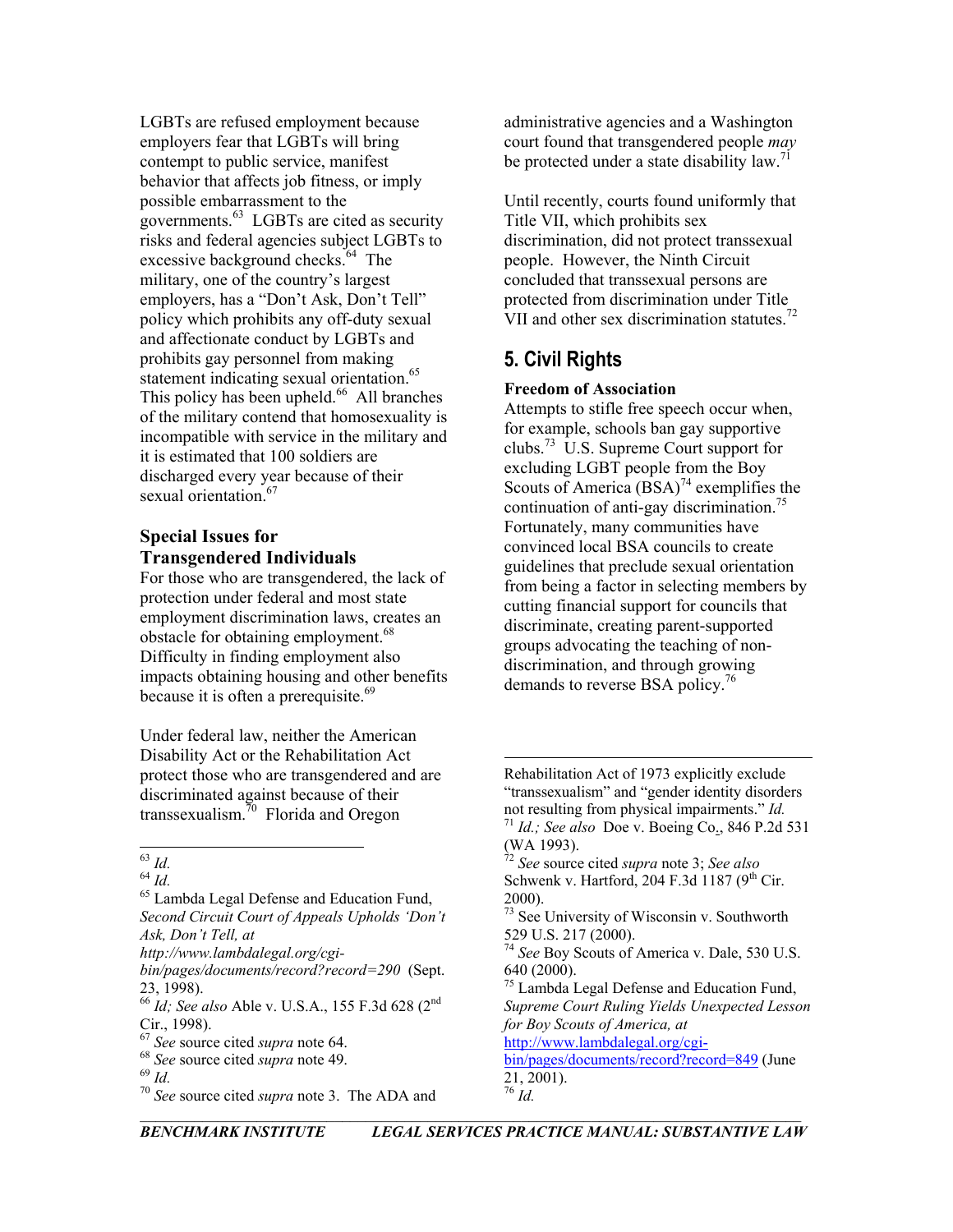Disclosures regarding sexual orientation also raise First Amendment issues. These disclosures have been interpreted by some as a person's expressed political view rather than a statement similar to that of a person's race. This has arisen in cases where teachers have been unfairly punished for revealing their sexual orientation.<sup>77</sup>

#### **Hate Crimes**

Hate crimes are unlawful acts motivated by bias and those based on sexual orientation make up the third highest category after race and religion.<sup>78</sup> In 1999, there were  $1,300$ reported $79$  hate crimes based on sexual orientation.<sup>80</sup>

#### **Special Issues for Transgendered Individuals**

Although anti-transgender violence accounted for only 2-4% of the reported incidents of hate violence between 1995 and 1999, those incidents accounted for 20% of all reported anti-LGBT murders and 40% of the total incidents of police-initiated violence. $81$  It is not rare for violent crimes against trangendered individuals to go uninvestigated or fail to be prosecuted.<sup>82</sup>

# **6. Child Custody and Visitation Rights**

Traditionally, American courts and child welfare agencies have accepted historic prejudices against lesbians and gay men

based on insupportable theories that a child that grows up in a household with lesbian or gay parents will be homosexual and  $a<sup>83</sup>$  Studies have clearly shown these theories to not be the case. $84$ 

When a legally married couple adopts or gives birth to a child, they are both considered legal parents of the child -- they have the right to be with a child and make decisions about the child's education, health, and well-being. $85$  Lesbian and gay couples are not afforded the rights that married couples are since no state currently recognizes same-sex marriage.

Repercussions occur when the non-legal parent is denied the ability to make legal decisions for his/her child, this includes situations where the legal parent dies or a non-legal parent ends his or her relationship with the legal parent of the child. In any one of these circumstances, a non-legal parent is often left without custody or visitation rights of the child of a former-partner even if the non-legal parent was a equally contributing caretaker. [86](#page-7-9)

While homosexuality has remained an impediment in many states to child custody, some courts have begun to establish custody and visitation rights for lesbian and gay parents.<sup>87</sup>

### **Special Issues for Transgendered Individuals**

Transgendered people who had children before transitioning are potentially at risk as a parent. The other parent may be able to argue that the marriage was never valid and

<sup>83</sup> *See* source cited *supra* note 43. 84 *Id.* 85 National Coalition on Lesbian Rights, *Fact Sheet: legal Recognition of LGBT Families, at http://www.nclrights.org/publications/pubs\_lgbtf amilies.html* (April 3, 2001).

<span id="page-7-10"></span><span id="page-7-9"></span><sup>86</sup> *Id*. *See also* Nancy S. v. Michele G., 228 Cal. App. 3d 831(1991); Curiale v. Reagan, 222 Cal. App. 3d 1597 (1990). <sup>82</sup> *Id.* <sup>87</sup> *See* source cited *supra* note 93.

<span id="page-7-0"></span><sup>77</sup> *See* Murray v. Oceanside Unified School

<span id="page-7-1"></span><sup>&</sup>lt;sup>78</sup> Human Rights Campaign, *Quick Facts: Hate Crimes, at* http:/[/www.hrc.org](http://www.hrc.org/) under Hate Crimes. 79 *Id*. Hate crimes are often unreported and

<span id="page-7-2"></span>estimates usually are lower than the actual number of occurrences. *Id.*

<span id="page-7-5"></span><span id="page-7-4"></span><span id="page-7-3"></span><sup>80</sup> *Id*. Statistics from the FBI collected in 1999, the last year for which the FBI has statistics. *Id.* <sup>81</sup> *See* source cited *supra* note 49. Statistics are from the National Coalition of Anti-Violence Programs Annual Report on Anti-Lesbian, Gay, Bisexual, and Transgender Violence (1999). *Id.*

<span id="page-7-6"></span>

<span id="page-7-8"></span><span id="page-7-7"></span>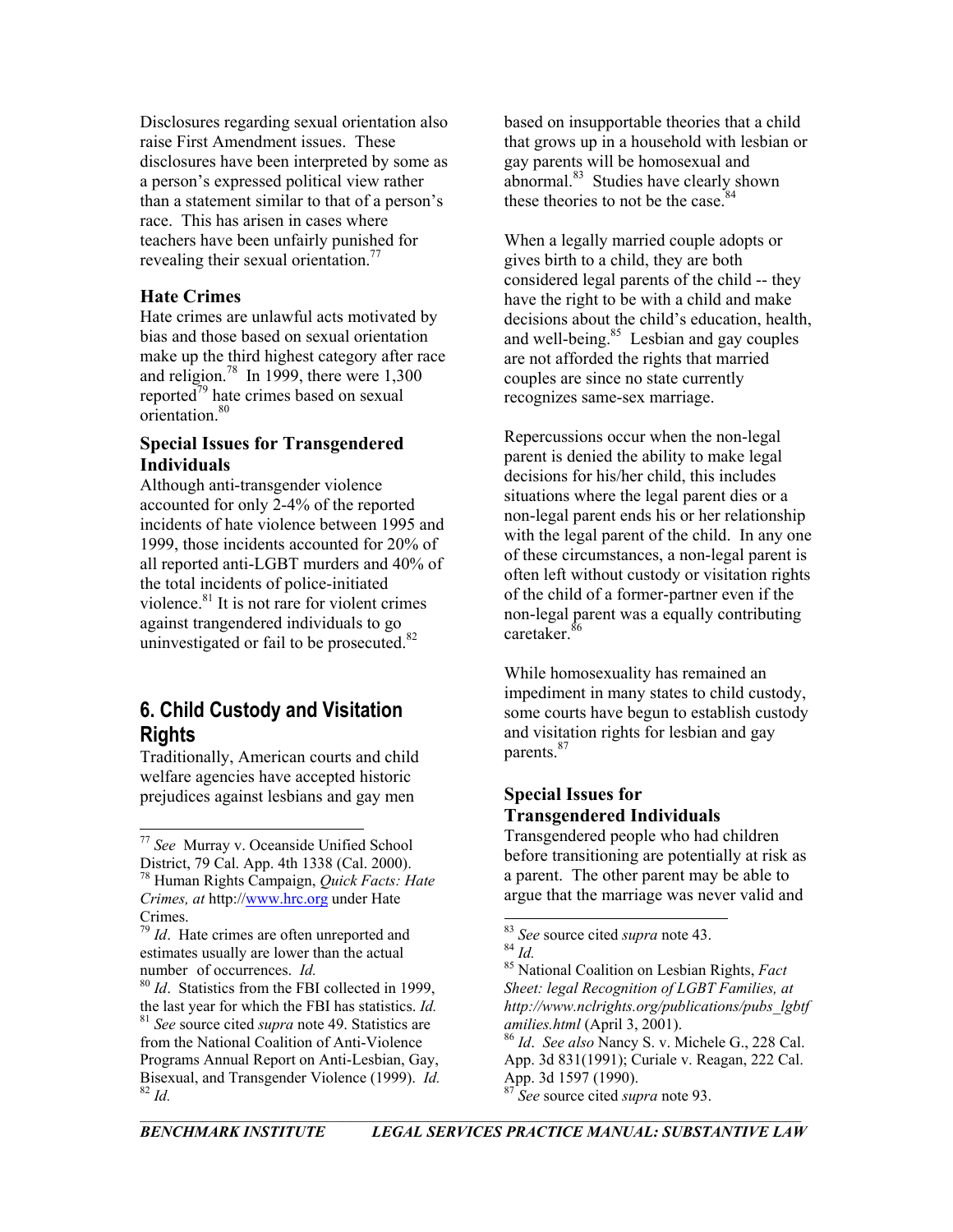this would put the transgendered individual's parental rights in jeopardy. [88](#page-8-0)  Parental rights have been taken away in at least one case.<sup>89</sup> In terms of custody and visitation, transgendered parents face tremendous discrimination. Many courts have given custody to transgendered parents only when the parent has agreed to hide his or her transgendered status.<sup>90</sup>

Those who are gay, lesbian, or bisexual, they face similar struggles as other gay, lesbian, or bisexual individuals who are parents and want to have parental rights.

# **7. Elders**

LGBTs also need protection against discrimination and receive treatment that respects their individuality, dignity, and privacy. Discrimination against older LGBTs is rampant in terms of housing, public accommodation, and medical treatment.<sup>91</sup> Nursing homes and nursing home aides have discriminated against older LGBTs, often forcing those in nursing homes to hide their sexual orientation.<sup>92</sup> Many older LGBTs, as a result, are forced to remain silent as to their sexual orientation.<sup>93</sup>

Legal planning is an important issue for LGBTs. Executing legal documents to ensure that desires about medical decisions at the end of life and property distribution after death is vital due to the fact that marriage is not legal and LGBT partners are often denied the rights that other married couples would have in terms of inheritance and decision making.

For additional information on general issues impacting 'Elders,' see the 'Elders' section.

# **8. Youth**

Youth that are LGBT face physical violence and verbal harassment as a result of their sexual orientation at an extremely high rate. Fear of harassment has kept LGBT youth from not only revealing their sexual orientation, but it also has the result of keeping LGBT children from attending school.

A study of Massachusetts high school students revealed that almost one-third of gay teens had been threatened with a weapon at school, as contrasted to 7% of heterosexual students surveyed.<sup>94</sup> 90% of LGBT youth reported that they have heard homophobic comments at their schools and in over one-third of those instances no outside party intervened.<sup>95</sup> 53% gay and lesbian students have heard homophobic comments made by school staff.<sup>96</sup> 25% of gay and lesbian teens have admitted missing school out of fear for their safety, compared to 5% of heterosexual teens.<sup>97</sup>

In addition to school, LGBTs are more vulnerable to child abuse and neglect in the form of verbal abuse and physical and sexual assault.<sup>98</sup> 33% of gay men and 34%

[http://www.nea.org/issues/safescho/chldabus.ht](http://www.nea.org/issues/safescho/chldabus.html) [ml](http://www.nea.org/issues/safescho/chldabus.html) (1998).

<span id="page-8-1"></span><span id="page-8-0"></span>

<sup>88</sup> *See* source cited *supra* note 3. <sup>89</sup> *Id*; *See* Daly v. Daly, 715 P.2d (Nevada

<span id="page-8-2"></span><sup>90</sup> *See* source cited *supra* note 3; *See* In re V.H., <sup>412</sup> N.W. 2d 389 (Minn. Ct. App. 1987). 91 Doni Gewirtzman, *Better Respect for Lesbian* 

<span id="page-8-3"></span>*and Gay Elders, at*

[http://www.lambdalegal.org/cgi](http://www.lambdalegal.org/cgi-bin/pages/documents/record?record=377)[bin/pages/documents/record?record=377](http://www.lambdalegal.org/cgi-bin/pages/documents/record?record=377) (Feb.

<sup>18, 1999)</sup> 

<span id="page-8-5"></span><span id="page-8-4"></span> $\int_{93}^{92}$  *Id.* 

<span id="page-8-6"></span><sup>&</sup>lt;sup>94</sup> American Civil Liberties Union Freedom Network, *Doing the Math: What the Numbers Say About Harassment of LGBT Students, at* http://[www.aclu.org/issues/gay/Statistics.html](http://www.aclu.org/issues/gay/Statistics.html) (June 27, 2001). Survey originally published in the journal *Pediatrics* 1998. *Id.*

<sup>1986).</sup> <sup>95</sup> *Id.* Survey conducted by GLSEN in 1999. 496 LGBT students were surveyed from 32 states. *Id.*

<span id="page-8-8"></span><span id="page-8-7"></span><sup>&</sup>lt;sup>96</sup> *Id.* Survey conducted by state of MA and entitled, "Making Schools Safe." *Id.* 

<span id="page-8-10"></span><span id="page-8-9"></span><sup>&</sup>lt;sup>97</sup> *Id.* Survey conducted by *Pediatrics*, 1998. *Id.* 98 National Education Association, *Child Abuse and Neglect, at*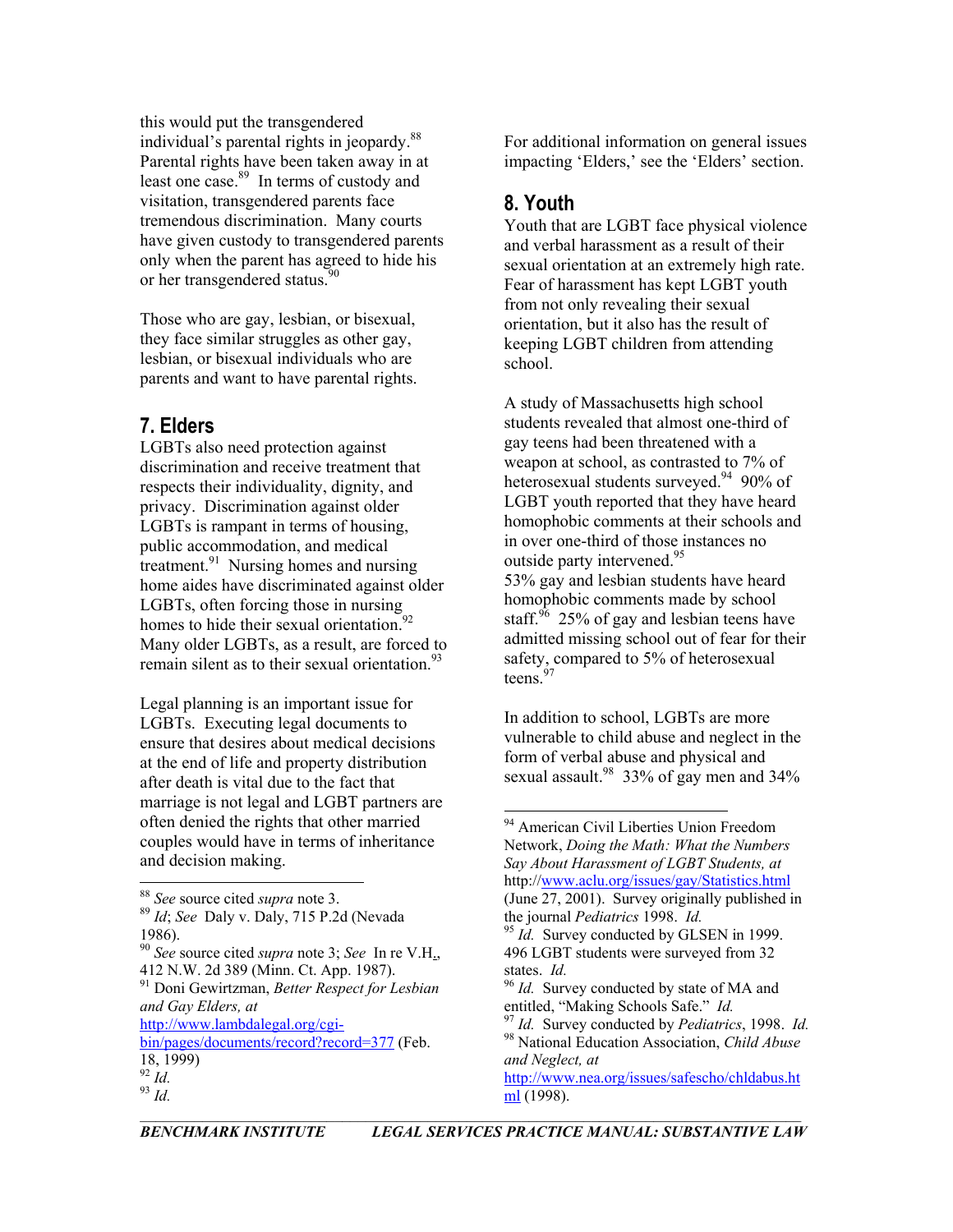of lesbians reported having physical violence afflicted on them at the hands of a family member. $99$  Further, as reported in a Massachusetts sample of gay and lesbian teens, more than one-third of gay and lesbian teens have admitted attempting suicide, three times the number of heterosexual teens.<sup>100</sup> Gay and lesbian youth account for 20 to 40% of homeless youth.<sup>[101](#page-9-2)</sup>

# **9. Immigration**

Lesbians, gay men, and people with HIV have been recognized as a distinct social group eligible since 1993 for political asylum, giving individuals entrance into the U.S. to live, if it can be demonstrated that they have a reasonable fear of persecution in their home country based on their sexual orientation[.102](#page-9-3) However, lesbians, gay men, and people with HIV are frequently held to a standard of proof that is much higher than other groups. $^{103}$  Even where persecution based on sexual orientation has already occurred, asylum has been denied.<sup>104</sup>

#### **Special Issues for Transgendered People**

Transgendered people have not been recognized as a "particular social group" that is eligible for asylum, unlike gay men and lesbian women. $105$  However, some transgendered people have been granted

<span id="page-9-2"></span><span id="page-9-1"></span>Futterman and Caitlin Ryan, *Lesbian and Gay Youth: Care and Counseling*, Columbia

<span id="page-9-3"></span><sup>102</sup> Lambda Legal Defense and Education Fund, *Immigration and Political Asylum: In Depth*, *at* [http://www.lambdalegal.org/cgi-](http://www.lambdalegal.org/cgi-bin/pages/documents/record?record=615)

[bin/pages/documents/record?record=615](http://www.lambdalegal.org/cgi-bin/pages/documents/record?record=615) (Sept. 28, 1997).<br> $^{103}$  Id.

asylum based on persecution due to their sexual orientation and/or gender.<sup>106</sup>

In a recent promising decision in the  $9<sup>th</sup>$ Circuit, the court rejected the Board of Immigration Appeals decision that a transgender gay man from Mexico's persecution was based on his appearance rather than his sexual orientation and that the man should alter his appearance to become more masculine.<sup>107</sup> The 9<sup>th</sup> Circuit described the Board of Immigration Appeal's rationale as "offensive."<sup>108</sup>

# **Lesbians, Gay Men, Bisexuals, and Transgendered People**

## **Part II - Laws**

On June 26, 2003, the U.S. Supreme Court handed down its decision in *Lawrence v. Texas*, finding sodomy laws to be discriminatory and unconstitutional. In an historic decision, the high court overturned Texas' sodomy law as a violation of privacy rights under the due process clause of the 14th Amendment. The decision also renders unconstitutional the sodomy laws in twelve other states - Alabama, Florida, Idaho, Kansas, Louisiana, Mississippi, Missouri, North Carolina, Oklahoma, South Carolina, Utah and Virginia. In the past, sodomy laws have been used to justify the denial of custody and visitation rights, equal opportunities in employment and other aspects of ordinary life. In its decision, the Supreme Court declared such laws "seek to control a personal relationship that … is

<span id="page-9-0"></span><sup>&</sup>lt;sup>99</sup> *Id.* Survey conducted in PA by Philadelphia Lesbian and Gay Tast Force in 1996. *Id.* <sup>100</sup> *Id.* As reported in the book by Donna

<span id="page-9-4"></span>

<span id="page-9-5"></span> $104$   $\overline{Id}$ .

<span id="page-9-6"></span><sup>&</sup>lt;sup>105</sup> See source cited *supra* note 3.

<span id="page-9-8"></span><span id="page-9-7"></span><sup>&</sup>lt;sup>106</sup> *Id.*; *See also* Miranda v. INS, 51 F.3d 767 (8<sup>th</sup>) Cir. 1995) (deportation was not suspended). 107 *See* source cited *supra* note 3; *See also* Hernandez-Montiel v. INS (2000) U.S. App. LEXIS 21403.<br><sup>108</sup> See source cited *supra* note 3.

<span id="page-9-9"></span>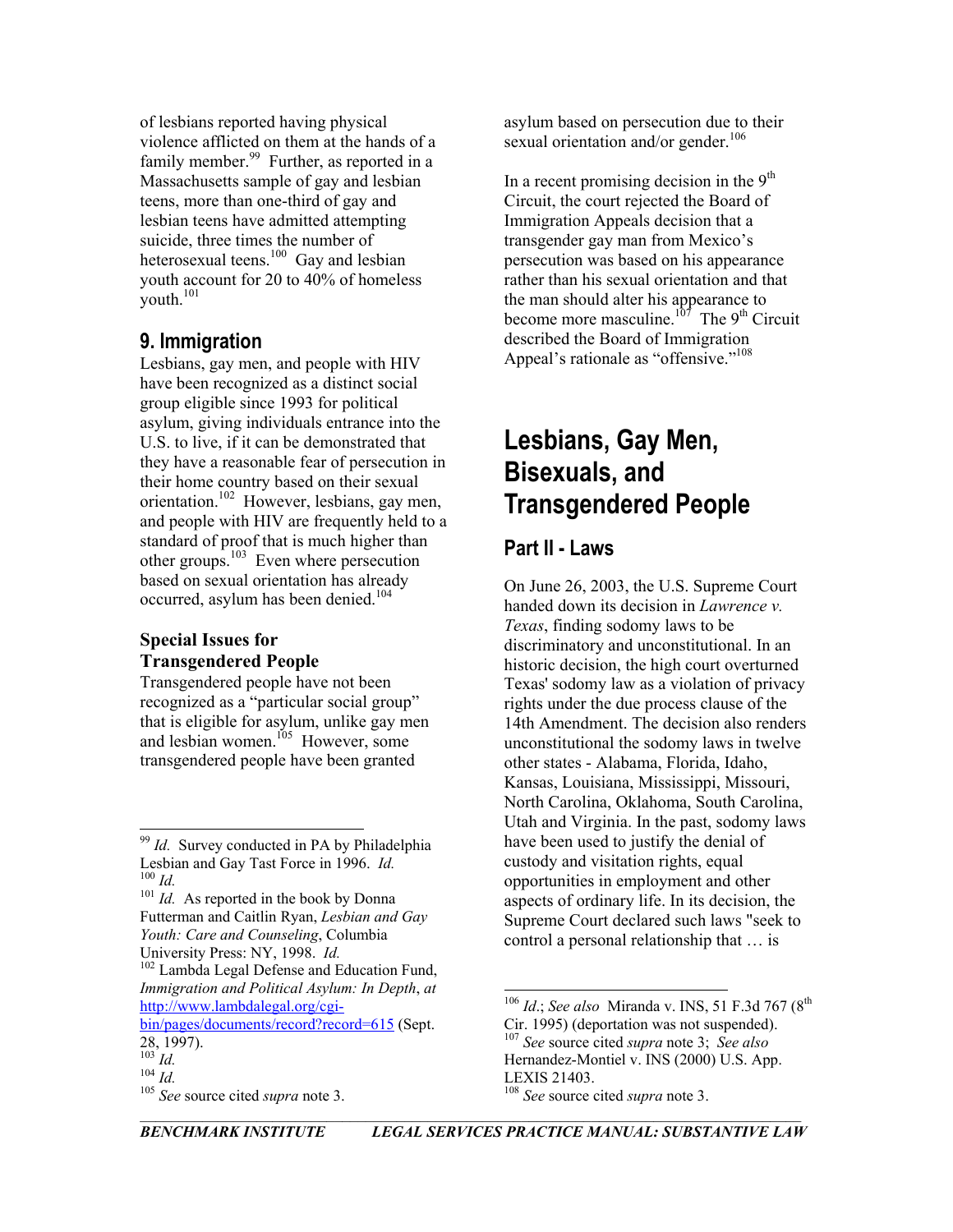within the liberty of persons to choose without being punished as criminals."

In a decision written by Justice Anthony Kennedy, and joined by Justices John Paul Stevens, David Souter, Ruth Bader Ginsburg and Stephen Breyer, the Court overruled Bowers v. Hardwick, a 1986 Supreme Court case which upheld a Georgia sodomy law as constitutional. "Bowers was not correct when it was decided, and it is not correct today … Bowers v. Hardwick should be and now is overruled," the Court said. The ruling removes the criminal brand that the laws have long placed on gay, lesbian, bisexual and transgender Americans.

#### **Marriage**

On June 10, 2003, the Ontario Court of Appeals upheld an ruling that established the right to marry for gay and lesbian couples and ordered same-sex marriage legalized in the Canadian province immediately.

The Massachusetts Supreme Court is poised to decide a lawsuit that could extend marriage rights to same-sex couples. *Goodridge v. Department of Public Health*, on behalf of seven same-sex couples who were denied marriage certificates solely based on their sexual orientation. Plaintiffs argued that the right to choose a marriage partner is a fundamental right protected by the Massachusetts Constitution. The emotional bonds for same- and opposite-sex couples are identical, they argued, and the legal benefits that come from marriage should be, as well. In addition, the rationale the government used for justifying the denial of marriage to same-sex couples is unfounded and cannot be used as a bar to a such a fundamental right.

Cases are also pending in New Jersey and Arizona.

**Partner Benefits and Civil Unions**

Since marriage between two people of the same sex has yet to be legalized, poverty may result from the inability of partners to receive benefits that are immediately available to opposite-sex married couples. Options that provide some benefits include:

• **Civil Unions in Vermont: [VT Act 91 (H.847) (2000)]**. Civil unions provide similar benefits as those given to married couples.<sup>109</sup> However, federal laws and the laws of other states may not recognize civil unions. Therefore, civil union partners may not receive the benefits provided to married couples under federal law or the laws of other states $110$ 

#### • **California Domestic Partners Rights and Responsibilities Act of 2003**

Expands California's domestic partnership law to grant registered domestic partners nearly all the rights, benefits and obligations available to spouses under state law.

 • **Reciprocal Beneficiaries Law [Act 383 (1997)**. This is available in Hawaii to individuals, including non-Hawaii residents and non-U.S. residents, who cannot legally marry.<sup>111</sup> It requires public employers to provide health insurance coverage for partners

and children of partners.<sup>112</sup> Further, reciprocal beneficiaries are able to make medical decisions for incapacitated partners and gain

<span id="page-10-3"></span><span id="page-10-2"></span><span id="page-10-1"></span><span id="page-10-0"></span> <sup>109</sup> *See* Office of Secretary of State, Vermont, *The Vermont Guide to Civil Unions, at* http://[www.sec.state.vt.us/pubs/civilunions.htm](http://www.sec.state.vt.us/pubs/civilunions.htm) (June 27, 2001). 110 *See* Department of Banking, Insurance, Securities & Health Care Administration, *Civil Union Information Page, at* http://[www.bishca.state.vt.us/civilunion/defaultc](http://www.bishca.state.vt.us/civilunion/defaultcv.htm)<br>v.htm (June 27, 2001). <sup>[111](http://www.bishca.state.vt.us/civilunion/defaultcv.htm)</sup> See Hawaii Department of Health, *Vital Records About Reciprocal Beneficiary Relationships, at* <http://www.state.hi.us/doh/records/rbrfaq.htm>  $(June 27, 2001)$ . <sup>112</sup> *See* Partners Task Force for Gay and Lesbian Couples, *Reciprocal Beneficiaries: The Hawaiian Approach, at* http://[www.eskimo.com/~demian/d-p-hawa.html](http://www.eskimo.com/~demian/d-p-hawa.html) (2000). Medical insurance provided by private employers is not included in the "benefits." *Id.*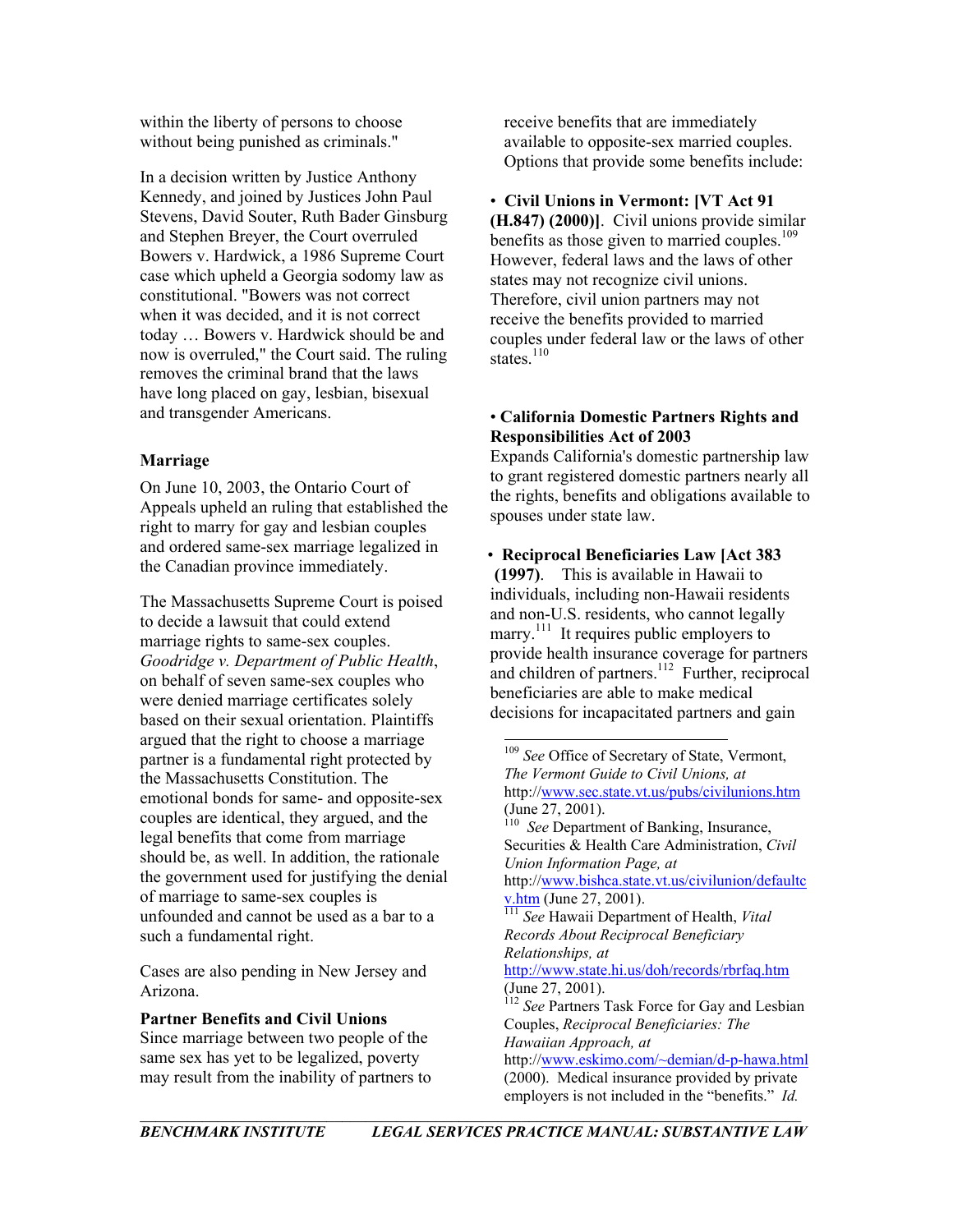hospital visitation rights. They also have the same inheritance rights and joint property rights. Unfortunately, only 60 spousal rights<sup> $113$ </sup> are made available to reciprocal beneficiaries on the Hawaii state level and the law grants no rights on the federal level. $114$ 

• **Domestic Partnership offered by public and private employers:** Each domestic partnership arrangement varies and the benefits differ because they are employer  $d$ determined.<sup>115</sup> Some do not even recognize non-gay couples. Benefits are available to more than 2,000 private employers and nearly 100 public employers.<sup>116</sup> Further, benefits are only given by employers who recognize domestic partnerships.<sup>117</sup>

• **Domestic Partnership resulting from registries in municipalities:** Over 60 cities<sup>118</sup>, several counties, and 7 states have domestic partner registries.<sup>119</sup> Again, the benefits range

<span id="page-11-2"></span><span id="page-11-1"></span>*Marriage and DomesticPartnerships, at* [http://www.lambdalegal.org/cgi](http://www.lambdalegal.org/cgi-bin/pages/documents/record?record=436)[bin/pages/documents/record?record=436](http://www.lambdalegal.org/cgi-bin/pages/documents/record?record=436) (June 17, 1999). Some domestic partnerships include medial and life insurance coverage, family leave and retirement. *Id.*

<span id="page-11-3"></span><sup>116</sup> *Id.; See also* Lambda Legal Defense and Education Fund, *Marriage and Domestic Partnership, at* http://[www.lambdalegal.org/cgi](http://www.lambdalegal.org/cgi-bin/pages/documents/record?record=21)[bin/pages/documents/record?record=21](http://www.lambdalegal.org/cgi-bin/pages/documents/record?record=21) (June 17, 1999). This website includes list of employers providing domestic partnerships. *Id.*

<span id="page-11-5"></span><span id="page-11-4"></span><sup>118</sup> *See* source cited *supra* note 9. Cities, including San Francisco, L.A., and Berkeley, have domestic partner benefit laws which requires companies with city contracts or leases to provide the same benefits to unmarried employees and their partners as they do to married couples. *Id.* **119** Lambda Legal Defense and Education Fund,

<span id="page-11-6"></span>*Domestic Partner Benefit Listing, at* [www.lambdalegal.org/cgi-](http://www.lambdalegal.org/cgi-bin/pages/documents/record?record=21)

[bin/pages/documents/record?record=21](http://www.lambdalegal.org/cgi-bin/pages/documents/record?record=21) (May 21, 2001).

from city to city and state to state. Some laws, like in New York City, treat spouses and domestic partners and equals.[120](#page-11-7) Domestic registries are only recognized by the city in which the registry is with and benefits are not given in other cities or states. $121$ 

#### **Options in Terms of Finances**

• **Contracts**: Some lesbian and gay couples have entered into contracts to delineate their financial obligations toward one another.<sup>122</sup> Courts have been traditionally reluctant to recognize they contracts and contracts of these kind are usually not legislated.<sup>123</sup> In states where sodomy is illegal, judges may not enforce contracts between gays and lesbians because they may find that the activity underlying the relationship to be illegal.<sup>124</sup> However, in California<sup>125</sup>, and some other states, these agreements have been recognized as legally enforceable.<sup>126</sup> Contracts, in a few circumstances, have been implied by courts if the parties' conduct suggest such a contract.<sup>127</sup><br>Written agreements are safer, however.<sup>128</sup>

[http://www.nolo.com/encyclopedia/articles/mlt/lt](http://www.nolo.com/encyclopedia/articles/mlt/lt_contracts.html?r=00150064503202000) [\\_contracts.html?r=00150064503202000](http://www.nolo.com/encyclopedia/articles/mlt/lt_contracts.html?r=00150064503202000) (last visited July 5, 2001).<br> $^{123}$  *Id.*<br> $^{124}$  *Id.* 

<span id="page-11-11"></span>

<span id="page-11-12"></span><sup>123</sup> *Id.* <sup>124</sup> *Id.* <sup>125</sup> *See* Marvin v. Marvin, 134 Cal. Rptr. <sup>815</sup> (1976) Four principles were established in Marvin: a) Unmarried couples can make written contracts, b) they can make oral contracts, c) a contract can be implied by the actions of the couple, and d) if an implied contract can't be found, then a judge can presume that the parties intended to deal fairly with each other. *See* source cited *supra* note 135. Marvin is the law in CA and some other states have upheld its principles. *Id.*

<span id="page-11-13"></span><sup>126</sup> *See* source cited *supra* note 135. 127 *Id.*

<span id="page-11-0"></span> $113$  *Id.* 160 rights are available to individuals in Hawaii who are married and there are over 1,000 federal rights for married couples. *Id.* <sup>114</sup> *Id.* 115 Lambda Legal Defense and Education Fund,

<span id="page-11-7"></span><sup>&</sup>lt;sup>120</sup> Lambda Legal Defense and Education Fund, *Marriage and Domestic Partnership, at*  [http://www.lambdalegal](http://www.lambdalegal/) (June 17, 1999). [121](http://www.lambdalegal/) *Id.* 122 NOLO Law for All, *Living Together* 

<span id="page-11-9"></span><span id="page-11-8"></span>*Contracts, at*

<span id="page-11-10"></span>

<span id="page-11-14"></span>

<span id="page-11-15"></span><sup>128</sup> *Id.*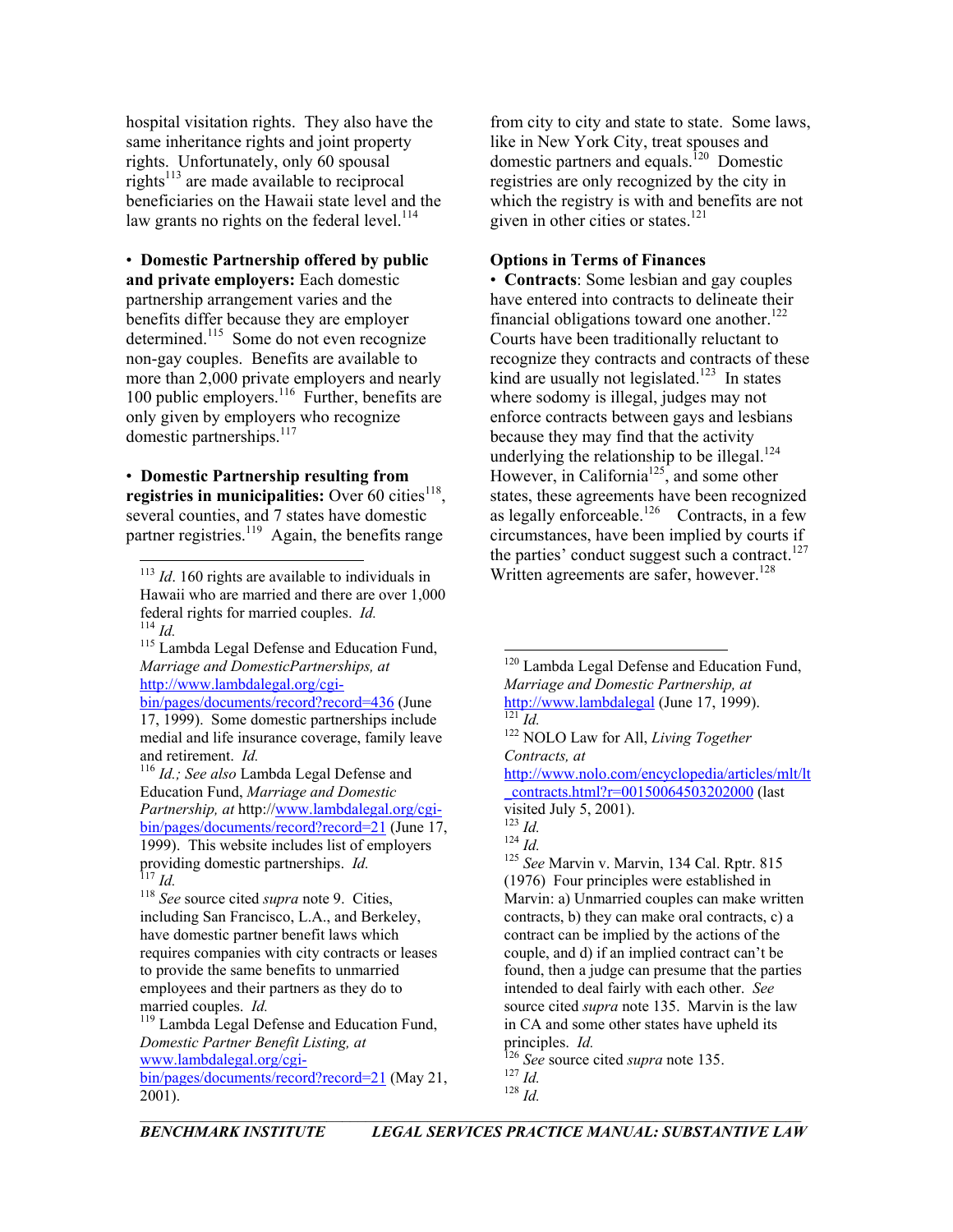• **Durable Power of Attorney (DPA) [For CA: Cal. Civ. Code §2430 et seq.]:** A DPA allows one to confer upon another the power to make decisions and take certain actions on the behalf of the person executing the power of attorney, in the case of illness or incapacity.<sup>129</sup> This is a good way to ensure that financial or other important decision will be made by one's partner, should the need arise. A DPA for Health Care is also an option and allows one partner to select his/her partner to make health care decisions for the incompetent partner.

• **Wills:** Creating a will is a good option for same-sex partners given that marriage is not legally available and if no will is written, property goes by inheritance in most states. $130$  Wills must be probated and courts could find the will invalidly executed. $131$ Wills should be prepared carefully.<sup>132</sup>, because courts question wills that do not give property to legal relatives and hostile relatives may attempt to contest the will. $^{133}$ 

• **Joint Property Ownership Agreements**:

To avoid probate, property can be put in joint ownership so that if one partner dies, the other will automatically have legal title to the property.[134](#page-12-5) Any asset that requires a title document can be put into joint tenancy

<span id="page-12-0"></span> 129 NOLO Law for All, *Durable Powers of Attorney, at*

[http://www.nolo.com/encyclopedia/articles/ep/ep](http://www.nolo.com/encyclopedia/articles/ep/ep95b-98.html) 95b-98.html (last visited July 5, 2001).

<span id="page-12-1"></span><sup>[130](http://www.nolo.com/encyclopedia/articles/ep/ep95b-98.html)</sup> Peter Berkery, *Estate Planning Strategies for Gays and Lesbians, at*

[http://www.planetout.com/pno/money/article.ht](http://www.planetout.com/pno/money/article.html?sernum=9) ml?sernum=9 (last visited July 8, 2001). 2001). [131](http://www.planetout.com/pno/money/article.html?sernum=9) Gay Lib, *Gays and Lesbians: Making a Will,* 

<span id="page-12-2"></span>*at* <http://www.gaylib.com/text/clas18.htm>

[ml?sernum=9](http://www.planetout.com/pno/money/article.html?sernum=9) (last visited July 8, 2001).

including: houses, cars, bank accounts, and stocks $13\overline{5}$ 

#### **General Laws Important to Transgendered People**

**Birth Certificate Changes**: Eighteen states have statutes that allow transgendered people to change the sex designation on their birth certificates after under-going sexreassignment surgery.<sup>136</sup> The ability to change the sex on a birth certificate depends on the law in the state where the person was born.[137](#page-12-8) California law provides for California-born transsexual residents to obtain a new birth certificate.<sup>138</sup> California Depatment of Motor Vehicles regulations allow for California transgender residents to change their sex on their driver's license even before they undergo surgery.<sup>139</sup> A new State Assembly Bill (formally AB 1851) may provide a means for those born in California but living elsewhere, and those new to the state to be able to also take advantage of that right. $140$ 

## **1. Income**

**TANF** [42 U.S.C. §§ 602, 606]. Temporary Assistance for Needy Families is available through grants given to states to implement programs for poor families with children to move from welfare to work.<sup>141</sup> Each state has

 $(1989).$ <br> $132$  *Id.* 

<span id="page-12-4"></span><span id="page-12-3"></span>

<span id="page-12-5"></span>*Probate through Tenants-In-Common and Beneficiary Designation, at* [http://www.planetout.com/pno/money/article.ht](http://www.planetout.com/pno/money/article.html?sernum=9)

<span id="page-12-12"></span><span id="page-12-11"></span><span id="page-12-10"></span><span id="page-12-9"></span><span id="page-12-8"></span><span id="page-12-7"></span><span id="page-12-6"></span>

<sup>135</sup> *Id.* <sup>136</sup> *See* source cited *supra* note 3. States include AZ, CA, CO, GE, HI, IL, IA, LA, MA, MD, MI,<br>NC, NE, NJ, NM, OR, UT, and WI. Id. <sup>137</sup> Law Offices of Kristine W. Holt, *Transgender Law, at* [www.holtesq.com/TG%20FAQS.htm](http://www.holtesq.com/TG FAQS.htm) (April 2, <sup>138</sup> National Transgender Advocacy Coalition, *CA to Revisit Transsexual Birth Certificate Bill, at* http:/[/www.ntac.org/pr/010120ca.html](http://www.ntac.org/pr/010120ca.html) (Jan. <sup>132</sup> *Id.* 20, 2001). **Find law #** <sup>133</sup> *See* source *cited* note 143. <sup>139</sup> *Id.* **Find reg.** # <sup>134</sup> Peter Berkery, *Estate Planning: Avoiding* <sup>140</sup> *Id. Id.* <sup>140</sup> *Id.* <sup>141</sup> See Welfare Information Network, *State/Tribal TANF Plans and Welfare Reform Initiatives, at* http://[www.welfareinfo.org/tanf.htm](http://www.welfareinfo.org/tanf.htm) (May 30,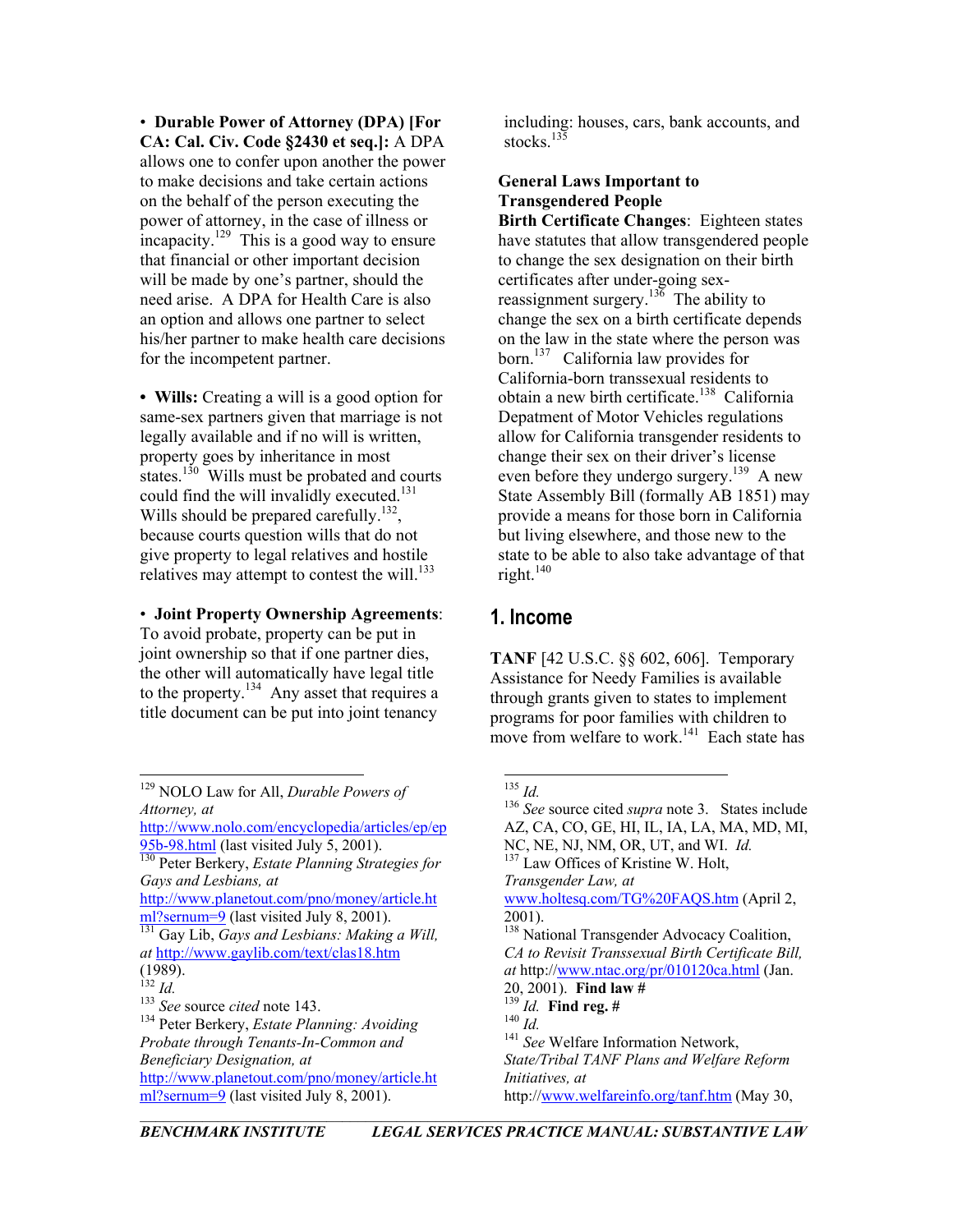different programs, such as CalWorks in California.<sup>142</sup>

**Food Stamps** [7 U.S.C. § 2012(i), 2014] The Food Stamp program provides that any "household," broadly defined as people who live and prepare food together, that satisfies the financial criteria may qualify to receive food stamps.<sup>143</sup>

# **2. Housing**

Federal fair housing law does not explicitly protect gay men, lesbians, bisexuals, transsexuals, or transgendered individuals. It does prohibit discrimination on the basis of gender, which may give raise to federal claims on behalf of these individuals in some circumstances.

#### **Fair Housing Amendments Act of 1968** [42

U.S.C. §3601; 24 C.F. R. Pt. 100] Prohibits discrimination in housing only on the basis of race, color, religion, sex, national origin, age, disability, or familial status.<sup>144</sup> This statute doesn't include sexual orientation, but if a LGBT person fits into another one of the listed categories, it can be litigated on the federal level. Otherwise, state statutes that include sexual orientation discrimination would apply.

States protecting LGBT individuals from housing discrimination include: California, Connecticut, Massachusetts, Minnesota, New Hampshire, New Jersey, Rhode Island, Vermont and Wisconsin.<sup>[145](#page-13-3)</sup>

 $\overline{\phantom{a}}$ 

<span id="page-13-3"></span><span id="page-13-2"></span>*Principles, Authorities and Resources Regarding Discrimination and Segregation, at* [http://www.nhlp.org/html/fair/outline.htm#III](http://www.nhlp.org/html/fair/outline.htm) (last visited July 8, 2001). <sup>145</sup> See source cited *supra* note 632.

### **FEHA [CA Gov. Code Section 12955 et**

**seq.]** It is unlawful for the owner of any housing accommodation to discriminate against or harass a person based on their sexual orientation.<sup>146</sup> Sexual orientation is defined as "heterosexuality, homosexuality, and bisexuality."<sup>147</sup> Section 12926.1 has been recently amended, as of Jan. 1, 2001, to include a preamble that declares that California's disability discrimination statute provides protection to those who have  $HIV/AIDS.<sup>148</sup>$ 

Under some circumstances, the prohibition against discrimination on the basis of sexual orientation may "sunset" on January 1, 2005 unless re-enacted. Cal FEHA also prohibits discrimination on the basis of marital status, which can be used to protect unmarried couples including gay, lesbian or bisexual couples, and unmarried persons in some circumstances, even in the absence of the specific provision.

The legislative history indicates that the 1999 amendments adding "sexual orientation" as a protected class were intended to codify the court decisions in *Gay Law Students v. Pacific Telephone and Telegraph* (1979) 24 Cal.3d 458 and *Soroka v. Dayton Hudson Corp.* (1991) 235 Cal.App.3d 654, prohibiting discrimination based on sexual orientation. However, the statute provides more explicit and broader protection that those cases, which were in the employment law context.

#### **Unruh Act [CA Civil Code Section 51]**

The Unruh Act of California prohibits arbitrary discrimination in "all business establishments of every kind whatsoever." This includes businesses and persons engaged in the sale or rental of housing accommodations. The Unruh Act has been judicially construed to apply to prohibit discrimination against persons based upon

<span id="page-13-1"></span><span id="page-13-0"></span>

<sup>2001). 142</sup> *Id.* <sup>143</sup> *See* Food and Nutrition Service, *Food Stamp Program, at* http:/[/www.fns.usda.gov/fsp/](http://www.fns.usda.gov/fsp/) (June 27, 2001). 144 National Housing Law Project, *An Outline of* 

<span id="page-13-4"></span><sup>&</sup>lt;sup>146</sup> Cal. Gov. Code § 12955(a).<br><sup>147</sup> Cal. Gov. Code § 12926(q).<br><sup>148</sup> Cal. Gov. Code § 12926.1.

<span id="page-13-5"></span>

<span id="page-13-6"></span>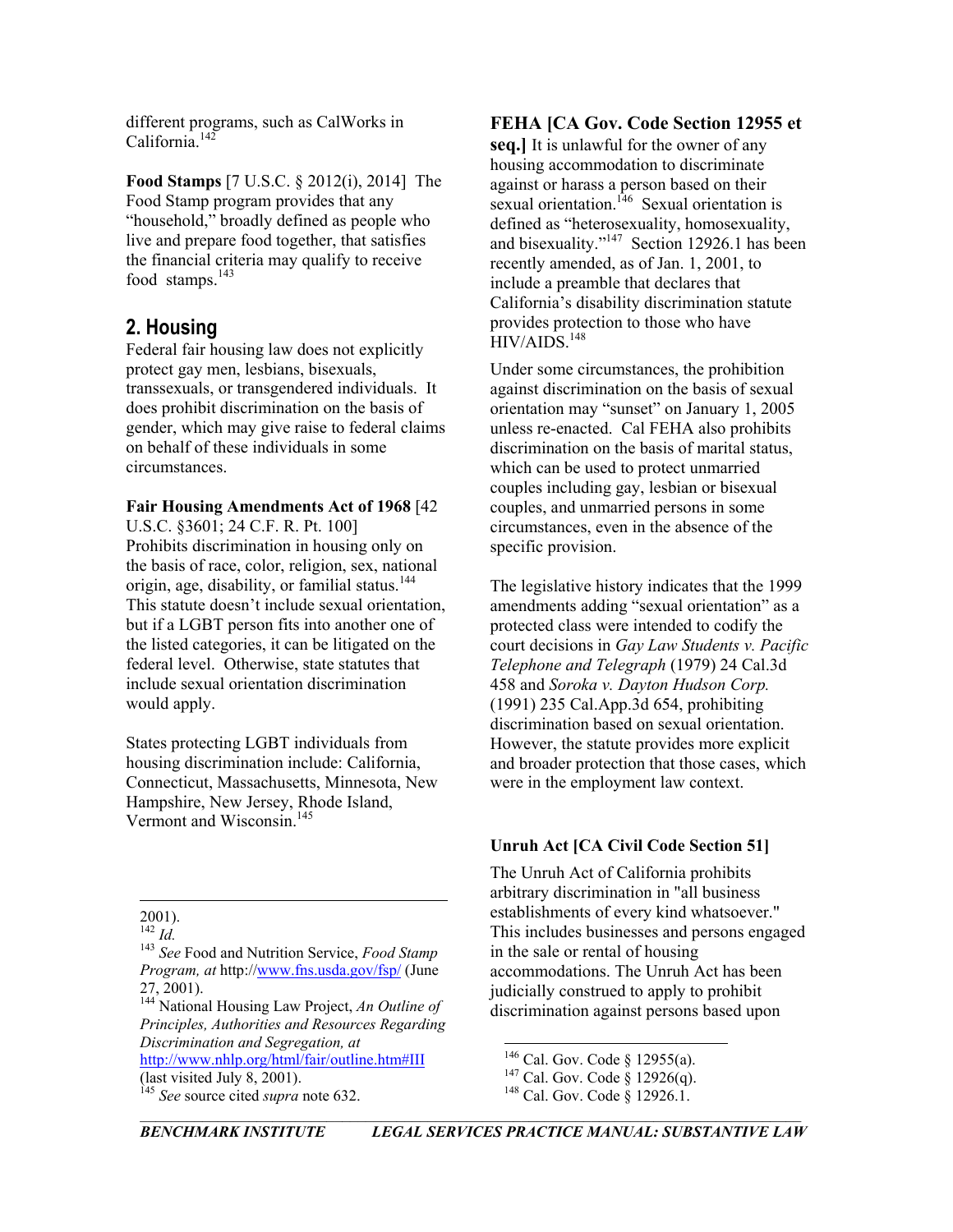their sexual orientation or age, or against **3. Health**<br>
families with children.<sup>149</sup> [See also S

Transgendered people are not explicitly **Confidentiality of Medical Records**  protected under FEHA. They are arguably protected under the Unruh Act, Cal. Civil Code Section 51, which bars arbitrary discrimination. Under some circumstances it can be argued that they fall within the definition of Section 12926, although there is some bad legislative history.

Many jurisdictions have local fair housing ordinances that may provide additional protections and remedies.

#### **Equal Credit Opportunity Act of 1975** [15 U.S.C. §1691]

This law prohibits discrimination in credit on the basis of an applicant's sex or marital status, among other things.<sup>150</sup> Although this law does not cover discrimination against LGBTs, it may be helpful if discrimination is also based on another of the covered categories. Since same-sex marriage is not legal, marital status discrimination may be particularly helpful.

# **Housing Opportunities for People with**

**AIDS (HOPWA):** Money is appropriated by the federal government to states to provide housing assistance and support services for low-income people with  $HIV/AIDS.<sup>151</sup>$  \$25 million in funds was made available in 2001 for the program.<sup>[152](#page-14-3)</sup>

<span id="page-14-0"></span> 149 USC, *Unlawful Discrimination Your Rights and Remedies*, *at*

[www.usc.edu/dept/gero/hmap/library/rights.html](http://www.usc.edu/dept/gero/hmap/library/rights.html) (last visited July 2, 2001); *see also* CA Department of Fair Employment and Housing, www.dfeh.ca.gov (last visited July 2, 2001) [150](http://www.dfeh.ca.gov/) Legal Information Institute (Cornell U.), *Sec.* 

<span id="page-14-1"></span>*1691, at* [http://www4.law.cornell.edu/uscode/15/1691.ht](http://www4.law.cornell.edu/uscode/15/1691.html)<br>ml (last visited July 8, 2001).

 $\overline{\phantom{a}}$ 

[See also Section 5: Health]

Medical record confidentiality is a tool to minimize discrimination in the health care system. [153 S](#page-14-4)afeguarding the confidentiality of medical data has been targeted as a method critical for minimizing discrimination in the health care system. [154](#page-14-5) 

Many states, including California<sup>155</sup>, have legislation covering confidentiality. No federal legislation protects confidentiality of medical records.<sup>156</sup> In April 2001, the Department of Health and Human Services issued guidelines for states.<sup>157</sup> Guidelines include mandatory patient consent before the release of medical records.<sup>158</sup>

<span id="page-14-4"></span>visited July 10, 2001). 153 National Gay and Lesbian Task Force, *Issues: Health, at*

[http://www.ngltf.org/issues/issue.cfm?issueID=1](http://www.ngltf.org/issues/issue.cfm?issueID=16)<br> $6$  (June 25, 2001).

<span id="page-14-5"></span><sup>[15](http://www.ngltf.org/issues/issue.cfm?issueID=16)4</sup> National Gay and Lesbian Task Force, *Issues: Health, at*

[http://www.ngltf.org/issues/issue.cfm?issueID=1](http://www.ngltf.org/issues/issue.cfm?issueID=16)<br>6 (June 25, 2001).

<span id="page-14-6"></span>The Foundation for Taxpayer and Consumer Rights, *The California Patient's Guide, at* [http://www.calpatientguide.org/iii.html#3\\_8](http://www.calpatientguide.org/iii.html) (last visited July 10, 2001). The confidentiality law in CA is located under: Cal. Health and Safety Code §123100 et. seq. *Id.* 156 Seth Kilbourn, *Why We Need Federal Law to*

<span id="page-14-7"></span>*Protect the Privacy of Medical Records, at* www. hrc.org/publications/hrcq/hrcq98wi/pg17.asp (Winter, 1998).

<span id="page-14-8"></span><sup>157</sup> U.S. Dept. of Health and Human Services, *Protecting the Privacy of Patients' Health Information, at* [http://aspe.os.dhhs.gov/admnsimp/final/pvcfact2.](http://aspe.os.dhhs.gov/admnsimp/final/pvcfact2.htm)

<span id="page-14-9"></span>[htm](http://aspe.os.dhhs.gov/admnsimp/final/pvcfact2.htm) (May 9, 2001).  $\frac{158}{Id}$ .

<span id="page-14-2"></span> $\frac{151}{151}$  $\frac{151}{151}$  $\frac{151}{151}$  National Low Income Housing Coalition (NLIHC), *2000 Advocate's Guide to Housing and Community Development Policy: AIDS Housing, at*

<span id="page-14-3"></span><http://www.nlihc.org/advocates/10.htm>(2000).  $152$  U.S. Dept. of Housing and Urban

Development (HUD), *HOPWA, at*  <http://www.hud.gov/cpd/hopwahom.html>(last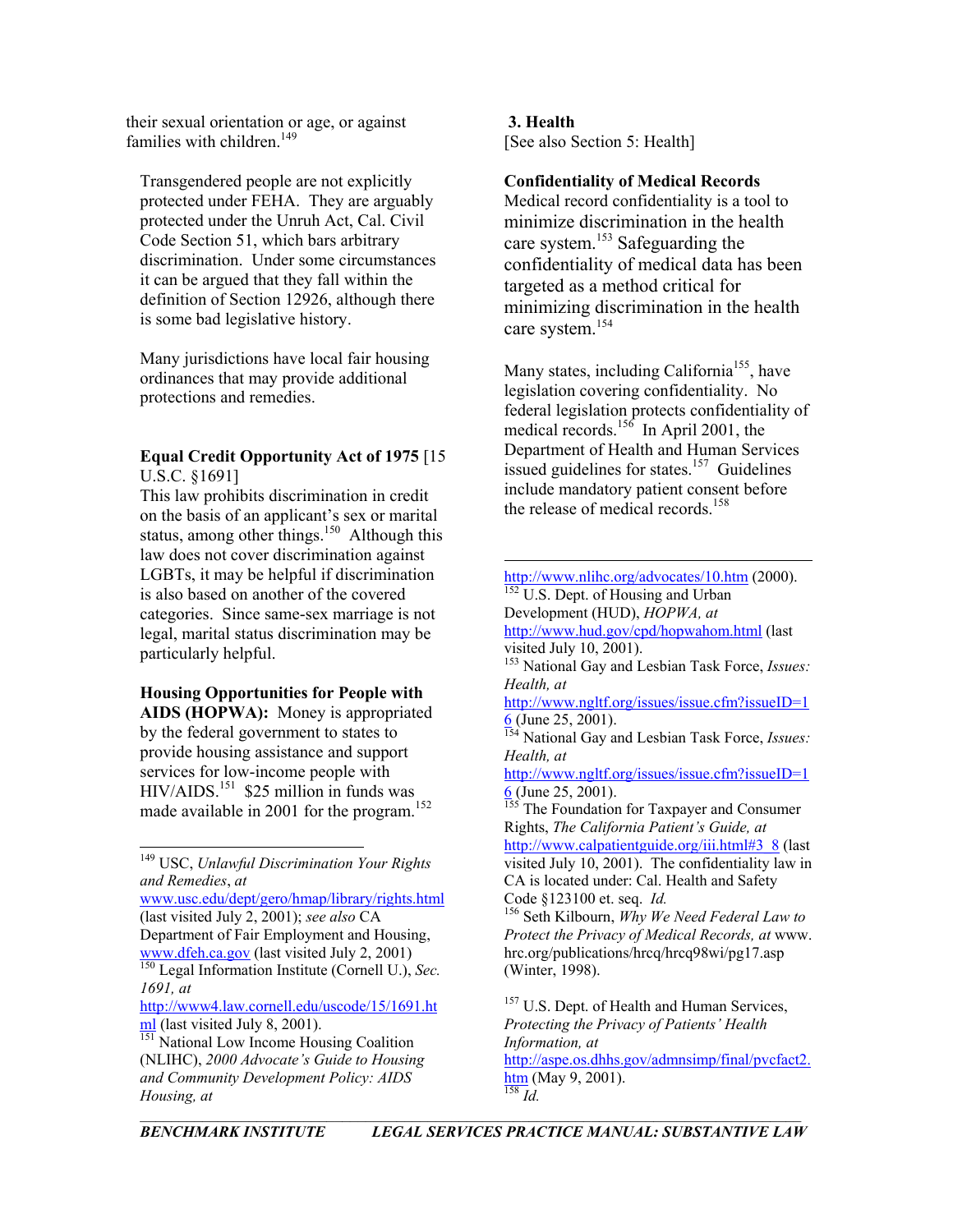#### **Partner Benefits:**

Partner benefits are provided by some state and city employers, private employers, and insurance companies<sup>159</sup>.<sup>[160](#page-15-1)</sup> However, some employers provide solely for non-health benefits.<sup>161</sup> Employees of many counties in California can receive partner health benefits $162$ 

**Medicaid** [Authorized under Title XIX of the Social Security Act]: This is a health care program for the poor and disabled.<sup>163</sup> Medicaid is administered by each state, funded in part by the U.S. Health Care Financing Administration.<sup>164</sup> Each states' program is different.<sup>165</sup>

### **Medi-Cal [California's Medicaid Program]:**

Medi-Cal does not consider a person in a domestic partnership as married. Therefore, each person is considered a single individual and the higher resource limits allowable under spousal impoverishment protection provisions and the spousal income allocations under those provisions do not apply. [166](#page-15-7) 

<span id="page-15-0"></span> 159 *See* Human Rights Commission: City and County of San Francisco, *Insurance Carriers Offering Domestic Partner Coverage: A State by State Reference Guide, at*

<http://www.ci.sf.ca.us/sfhumanrights/insulist.htm> (Nov. 18, 1998). 43.385(a)(1)). *Id.* 160 Lambda Legal Defense and Education Fund,

<span id="page-15-1"></span>*Domestic Partner Benefits Listing, at* [http://www.lambdalegal.org/cgi-](http://www.lambdalegal.org/cgi-bin/pages/documents/record?record=21)

[bin/pages/documents/record?record=21](http://www.lambdalegal.org/cgi-bin/pages/documents/record?record=21) (last updated May 21, 2001).<br> $^{161}$  *Id.* 

<span id="page-15-4"></span><sup>163</sup> *Murphy's Unofficial Medicaid Page, at* <http://www.geocities.com/CapitolHill/5974/>(last

<span id="page-15-6"></span><sup>165</sup> *Id.* This website provides links to each of the states' Medicaid programs.

<span id="page-15-7"></span><sup>166</sup> E-mail from Kathleen Epperson, Long Term Care Insurance, Agent to basappho@queernet.org (July 1, 2001). <sup>173</sup> NOLO: Law for All, *Appellate Courts Rule* 

#### **Transgendered People:**

Transgendered people are usually precluded from obtaining sex-reassignment surgeries through Medicaid programs.<sup>167</sup> There are favorable decisions in California, Iowa, and Minnesota where courts have held that states can't categorically exclude sex reassignment surgeries.<sup>168</sup> Medicare does not pay for sex reassignment surgeries.<sup>169</sup> Many private insurance companies include contract provisions stating that they will not pay for sex-reassignment surgeries, but without an explicit contractual provision, it is possible to win a claim requiring the company to pay for surgeries.<sup>170</sup> For employees of the city and county of San Francisco, transgender medical care is a covered benefit including sex reassignment surgeries and psychotherapy.[171](#page-15-12)

## **4. Employment Civil Rights Act of 1964 [42 U.S.C. § 2000e et seq.]:**

<span id="page-15-9"></span><span id="page-15-8"></span>This Act prohibits discrimination on the basis of race, color, religion, sex, and national origin. [172](#page-15-13) So far, courts have ruled that "sex" does not apply to sexual orientation.<sup>173</sup> If the discrimination falls into

<span id="page-15-2"></span>

<span id="page-15-3"></span>

<span id="page-15-5"></span>

<sup>167</sup> *See* source cited *supra* note 3. Blanket exclusions found in Medicaid statutes in Illinois (Ill. Admin Code tit. 89 @ 140.6(1)), Pennsylvania (55 Pa. Code @ 1163.59(a)(1)), and Alaska (Alaska Admin. Code tit. 7, @ <sup>168</sup> *Id.* <sup>169</sup> *Id*. 54 Fed. Reg. 34555, 34572 (Aug. 21, 1989). 170 *Id.; See e.g.* Davidson v. Aetna Life and Casualty Ins. Co., 420 N.Y.S. 2d 450 (N.Y. Sup. <sup>161</sup> *Id.* **Ct. 1979**). **Ct. 1979**. **Ct. 1979**. **162** *Id.* 162 *Id.* 162 *Id.* 162 *Id.* 171 **Jamison Green**, *An End to Exclusions, at* [http://www.planetout.com/pno/people/columns/g](http://www.planetout.com/pno/people/columns/green/archive/20010216.html) [reen/archive/20010216.html](http://www.planetout.com/pno/people/columns/green/archive/20010216.html) (last visited July 10, 2001). visited July 10, 2001). 2001). 2001). 2001). 1<sup>172</sup> Lambda Legal Defense and Education Fund, *Same Sex Sexual Harassment, at* [http://www.lambdalegal.org/cgi](http://www.lambdalegal.org/cgi-bin/pages/documents/record?record=149)[bin/pages/documents/record?record=149](http://www.lambdalegal.org/cgi-bin/pages/documents/record?record=149) (Sept. 1, 1997).

<span id="page-15-14"></span><span id="page-15-13"></span><span id="page-15-12"></span><span id="page-15-11"></span><span id="page-15-10"></span>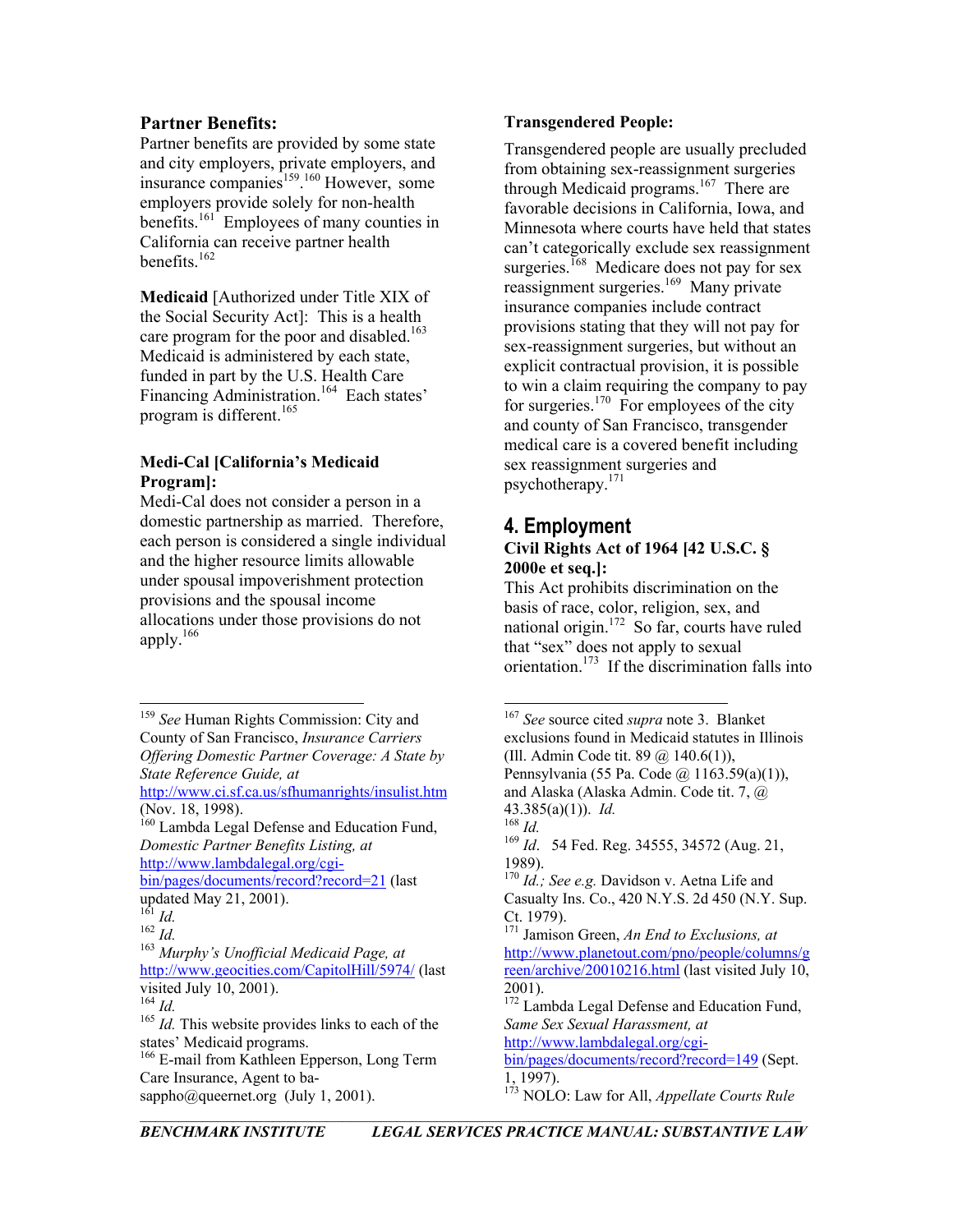one of the above-listed categories and the employer employs 15 or more employees, this statute could be of use.<sup>174</sup> Further, same-sex sexual harassment -- perpetrated by a male on a male or by a female on a female -- has been recognized by some district courts as being covered by the Civil Rights Act of  $1964.<sup>175</sup>$ 

#### **Americans with Disabilities Act of 1990 [42 U.S.C. 12101]:**

This Act prohibits discrimination on the basis of disability in many areas and is applicable to employers if they employ 15 or more employees.<sup>176</sup> HIV is considered a disability.<sup>[177](#page-16-3)</sup>

#### **Public Civil Service Reform Act of 1978 [5 U.S.C. § 2302(b)(10)]:**

This Act states that supervisors many not discriminate "on the basis of conduct which does not adversely affect the performance of the employee or applicant or the performance of others."[178](#page-16-4) Executive Order

*that Title VII Does Not Protect Gays and Lesbians, at*

[http://www.nolo.com/update/update\\_84.html](http://www.nolo.com/update/update_84.html)  $\overline{\text{(April 2, 2001)}$ .

<span id="page-16-0"></span>U.S. Dept. of Labor, *Title VII, Civil Rights Act of 1964, as Amended, at* [http://www.dol.gov/dol/oasam/public/regs/statut](http://www.dol.gov/dol/oasam/public/regs/statutes/2000e-16.htm)

 $\frac{1}{175}$  [es/2000e-16.htm](http://www.dol.gov/dol/oasam/public/regs/statutes/2000e-16.htm) (last visited July 10, 2001).

<span id="page-16-2"></span><span id="page-16-1"></span><sup>176</sup> U.S. Equal Employment Opportunity Commission, *The Americans With Disabilities Act of 1990, at*

<http://www.eeoc.gov/laws/ada.html> (last visited July 10, 2001).

<span id="page-16-3"></span>177 Disability Information Resources, *Questions and Answers: ADA and Persons with HIV/AIDS, at* <http://www.dinf.org/pubs/hivqanda.txt> (last visited July 10, 2001); *see also* Disability Information Resources, *Enforcement Highlights: Fighting Discrimination Against Persons with*

*HIV/AIDS, at* 1999)<br>
<u><http://www.dinf.org/pubs/hivreprt.txt></u> (last <sup>180</sup> *Id.* visited July 10, 2001).

<span id="page-16-4"></span><sup>178</sup> U.S. Equal Opportunity Employment Commission, *Federal Laws Prohibiting Job Discrimination, at*

<http://www.eeoc.gov/facts/qanda.html> (last updated March 12, 2001).

13087, created a uniform Executive Branch policy that prohibits discrimination based on sexual orientation.<sup>179</sup> Therefore, an employee cannot be fired simply for being gay.<sup>180</sup> The employer has to prove that the fact that the employee is homosexual somehow affects their ability to do the job.

#### **State and Local Anti-Discrimination Laws**

Statewide protections against discrimination on the basis of sexual harassment by private employers exist in:<sup>[181](#page-16-7)</sup>

- California: Govt. Code §12926 (See similar protections for housing)
- Connecticut: Public Act 91-58 (5/29/91)
- District of Columbia: Human Rights Act,
- 1977, D.C.L. 2-38, D.C. Code §1-2541(c) 12/13/77
- Hawaii: Rev. Stats., §§ 368-1 & 378-2 (3/21/91)
- Massachusetts: Mass. General Laws 151B § 4
- Maryland: Senate Bill 205, Anti-
- discrimination Act of 2001 (5/15/2001)
- Minnesota: Ch. 22, H.F. No. 585 (4/2/93) amending Minnesota Statutes of 1992, Ch. 363
- New Hampshire: RSA 21 (as amended by H.B. 421, 3/19/1997)
- New Jersey: Ch. 519, L.N.J. 1991; Hum Rts. Law [C.10:5-3] (1/92)
- Nevada: NRS 610.010 et seq. (Eff.
- 10/1/99). 1999 Nev. Assem. Bill No. 311
- Rhode Island: 95-H 6678 Sub.A (5/22/95)

• Vermont: Human Rights Law, Chapter 5, 59 & 61 (4/23/92)

<span id="page-16-5"></span> 179 *Id.; See also* United States Office of Personnel Management, *Addressing Sexual Orientation Discrimination in Federal Civilian Employment, at* <http://www.opm.gov/er/orientation.htm> (June 24,  $1999$ ).<br> $180$  *Id.* 

<span id="page-16-6"></span>

<span id="page-16-7"></span><sup>181</sup> Lambda Legal Defense and Education Fund, *Summary of States, Cities, and Counties Which Prohibit Discrimination Based on Sexual Orientation, at* [http://www.lambdalegal.org/cgi](http://www.lambdalegal.org/cgi-bin/pages/documents/record?record=217)[bin/pages/documents/record?record=217](http://www.lambdalegal.org/cgi-bin/pages/documents/record?record=217) (May 22, 2001).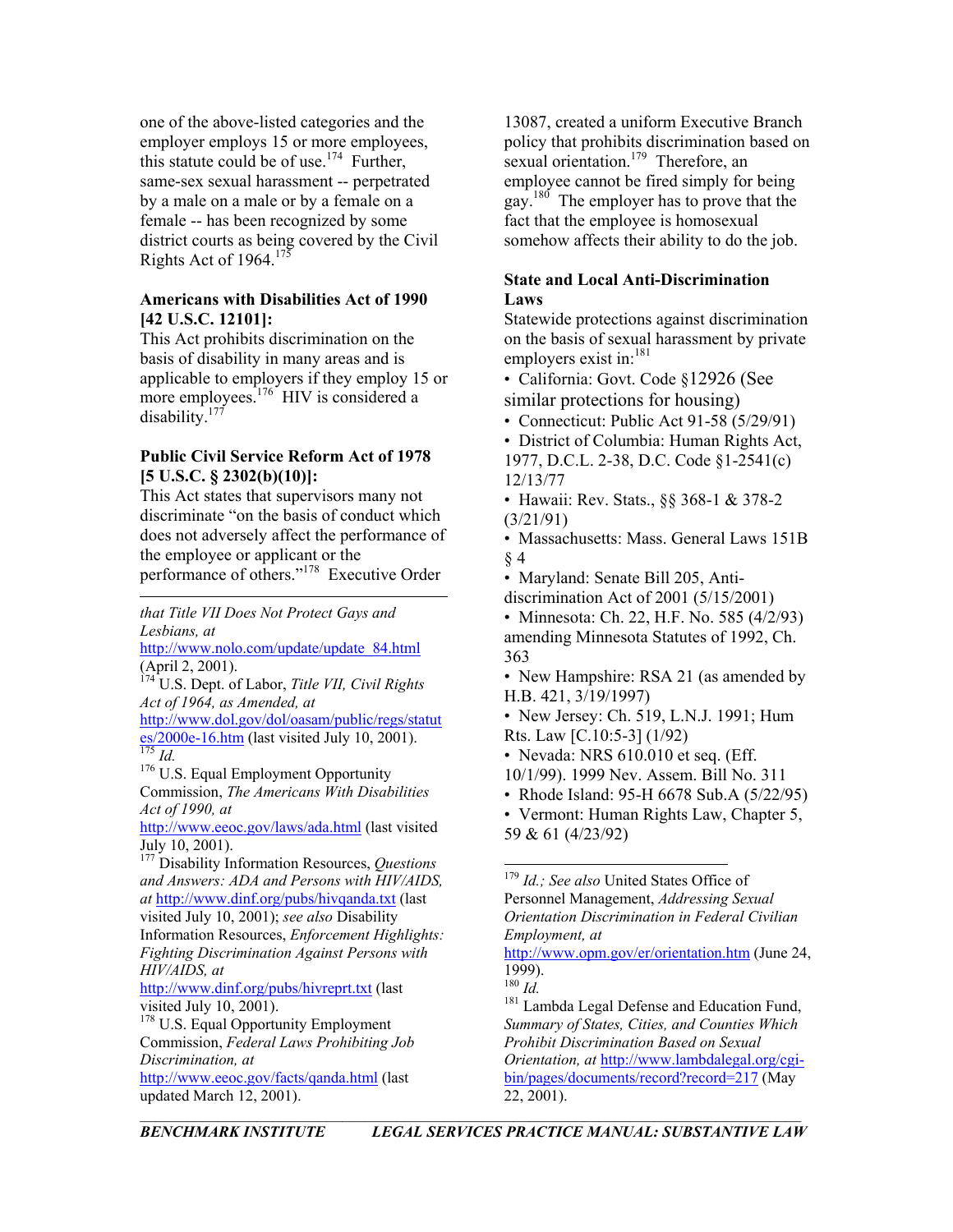Anti-discrimination laws in public employment are found in the above states and the following:[182](#page-17-0)

sexual orientation in the executive branch of state gov't): Exec. Order No. B-54-79

• Colorado: Executive Order 90-13-98 (1990)

• Delaware: Executive Order No. 83 (12/00)

• Iowa: Executive Order No. 7 (September 14, 1999)

• Illinois: Administrative Order No. 2, 1996

• Montana: Montana Operations Manual (MOM) Policy No. 3-0630

• New Mexico: Executive Order 85-15  $(4/1/85)$ 

• New York: Executive Order 28.1 (11/18/93)

• Pennsylvania: Executive Order No. 1988- 1 (1/20/88)

• Washington: Executive Order 85-09  $(12/24/85)$ 

Federal law prohibits discrimination of the basis of sexual orientation in federal public employment under Executive Order 11478 EEO (Amended  $5/28/98$ ).<sup>183</sup>

Numerous cities have ordinances that prohibit sexual orientation discrimination in employment in either the private or public realm or both.<sup>184</sup> Included is:<sup>185</sup>

• San Francisco (public and private): San Francisco Admin. Code, Art. 33, §3301, et seq., 10/87

• Los Angeles (public and private): Municipal Code, Ch. IV, Art. 12 6/1/79

State government employers offering domestic partner benefits include:<sup>186</sup>

<span id="page-17-4"></span>186 Human Rights Campaign, *WorkNet, at* <http://www.hrc.org/worknet/index.asp> (last visited July 10, 2001).

• Wisconsin: Laws of 1981, Ch. 112 California, Connecticut, Maine, New York, Oregon, Vermont and Washington.

A total of 3,848 additional city government employers<sup>187</sup>, private employers, and • California (anti-discrimination based on colleges currently offer equal benefits.<sup>[188](#page-17-6)</sup> **Employment- Transgendered People:** Minnesota and California are the only states that explicitly include transgendered people as protected under discrimination laws.<sup>189</sup>

> On August 2, 2003, California expanded its prohibition on sexual discrimination and harassment by including gender, as defined, in the definition of sex in Fair Employment Housing Act (Govt. Code § 12926). This prohibits discrimination based on gender identity in employment and housing. Employers would be able to require employees to comply with reasonable workplace appearance, grooming and dress standards consistent with state and federal law, provided that employees are allowed to appear or dress consistently with their gender identity.

<span id="page-17-5"></span>Only thirty-two municipalities and the District of Columbia protect people under sex discrimination laws by prohibiting sex discrimination based on gender identity.<sup>190</sup> Although a few state courts have departed from Title VII precedents to interpret state and local sex discrimination laws to include transsexual people,<sup>191</sup> generally if there is no

<span id="page-17-9"></span><span id="page-17-8"></span><span id="page-17-7"></span><span id="page-17-6"></span>ordinance prohibiting "gender discrimination

<span id="page-17-0"></span> <sup>182</sup> *Id.* 183 *Id.* 184 *Id.* 185 *Id.*

<span id="page-17-1"></span>

<span id="page-17-2"></span>

<span id="page-17-3"></span>

<sup>&</sup>lt;sup>187</sup> This includes the city and county of San Francisco. *See* City and County of San Francisco Human Rights Commission, *Equal Benefits/Domestic Partners, at*  http://www.ci.sf.ca.us/sfhumanrights/12ordi.htm (last visited July 11, 2001). **Equal Benefits Ordinances:** <sup>188</sup> *See id.* for a list of these employers. <sup>189</sup> *See* source cited *supra* note 3; *See also* <sup>190</sup> Human Rights Campaign, *Jurisdictions that Prohibit Employment Discrimination Based on Gender Identity, at* http:/[/www.hrc.com](http://www.hrc.com/) under WorkNet and then Transgender Issues (June 27, 2001). <sup>191</sup> *See* Maffei v. Kolaeton Industry, Inc., 626 N.Y. S. 2d 391 (N.Y. Sup. Ct. 1995)(city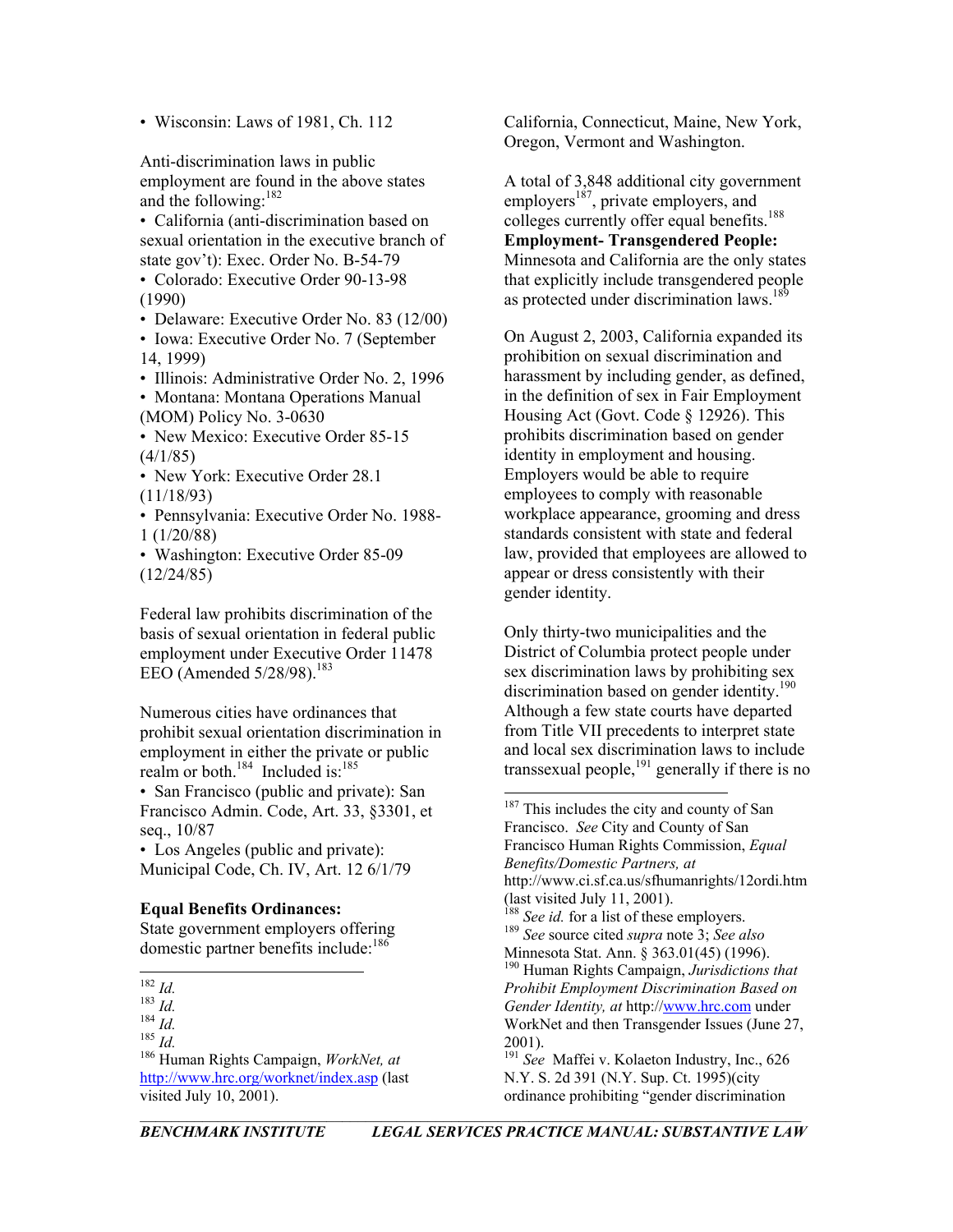evidence that transgendered people are explicitly intended to be covered by laws prohibiting sex discrimination, courts will interpret these laws as not including transgendered individuals.<sup>192</sup>

# **5. Civil Rights**

# **First Amendment**

Freedom of speech and association, including the right to form social and political organizations, to socialize, to produce works of art with gay and lesbian themes, and to speak out, is guaranteed by the First Amendment.<sup>193</sup> State schools, as protected by the First Amended, have the right to collect money to fund a variety of services and activities that enhance the school's academic program, such as gay student centers.<sup>194</sup> Further, hotels, stores, and landlords cannot discriminate against customers based on their sexual orientation due to the religious beliefs of the owners of these public accommodations.<sup>195</sup> However, organizations, like the Boy Scouts of America, can claim that they have a message to convey and can discriminate if they can show that complying with an antidiscrimination law would disable them from disseminating their message. $196$ 

protects transsexuals); Rentos v. OCE-Office Systems, 1996 U.S. Dist. LEXIS 19060 (S.D.N.Y. 1996) (refused to dismiss transsexual's claim that she had been discriminated against in violation of NY Human Rights Law and NYC Human Rights Law). **Civil Actions and Damages**

<span id="page-18-1"></span><span id="page-18-0"></span>In addition to criminal penalties for bias- <sup>192</sup> *Id.* <sup>193</sup> ACLU of Washington, *Lesbian/Gay Rights, at* <http://www.aclu-wa.org/issues/lesbiangay/>

<span id="page-18-2"></span>(last visited July 11, 2001).<br><sup>194</sup> Lambda Legal and Education Fund, *Gay Equality and the First Amendment, at* [http://www.lambdalegal.org/cgi-](http://www.lambdalegal.org/cgi-bin/pages/documents/record?record=670)

<span id="page-18-3"></span>[bin/pages/documents/record?record=670](http://www.lambdalegal.org/cgi-bin/pages/documents/record?record=670) (June 1, 2000); *see also* source cited *supra* note 78. <sup>195</sup> *Id.; see also* Thomas v. Anchorage Equal Rights Commission, 220 F.3d 1134 ( $9<sup>th</sup>$  Cir. 2000).

### **Hate Crime Laws in States Including Sexual Orientation[197](#page-18-5)**

Arizona, Connecticut, Delaware, Florida, Hawaii, Illinois, Iowa, Kansas, Kentucky, Louisiana, Maine, Massachusetts, Nebraska, Nevada, New Hampshire, New Jersey, New York, Oregon, Rhode Island, Tennessee, Texas, Washington, Wisconsin

#### **Hate Crime Laws in States Including Gender Identity[198](#page-18-6)**

California, District of Columbia, Minnesota, Missouri, Vermont

Eighteen other states have hate crime laws that do not explicitly include sexual orientation[.199](#page-18-7) Five other states (Arkansas, Indiana, New Mexico, South Carolina, and Wyoming) do not have hate crime laws. $200$ 

**Hate Crimes Statistics Act** [Pub. L. No. 101-275, 104 Stat. 140 (1990)] This Act authorizes the Department of Justice to collect data regularly on crimes motivated by the victim's race, religion, sexual orientation or ethnicity. While limited to its face to gathering statistics, it is at least an official declaration by the U.S. government that violence against LGBTs is worthy of attention.

# **Federal Sentencing Guidelines** [USSG, §

3A1.1, 18 U.S.C.A] These provide for a dramatic increase in penalties for perpetration of crimes against persons that are, or were perceived to be, homosexual by the defendant.

<span id="page-18-4"></span><sup>&</sup>lt;sup>196</sup> *Id*; see also source cited *supra* note 79.

<span id="page-18-5"></span><sup>&</sup>lt;sup>197</sup> *See* source cited *supra* note 83. <sup>198</sup> *Id.* 

<span id="page-18-8"></span><span id="page-18-7"></span><span id="page-18-6"></span><sup>&</sup>lt;sup>199</sup> *Id.* The Georgia statute refers to victims or property selected "because of bias or prejudice. *Id.* "The Utah statute ties penalties for hate crimes to violation of the victim's constitutional or civil rights. *Id.* These statutes would probably be more favorable for LGBTs who have been subjected to hate crimes.<br> $\frac{200}{1}$  *Id.*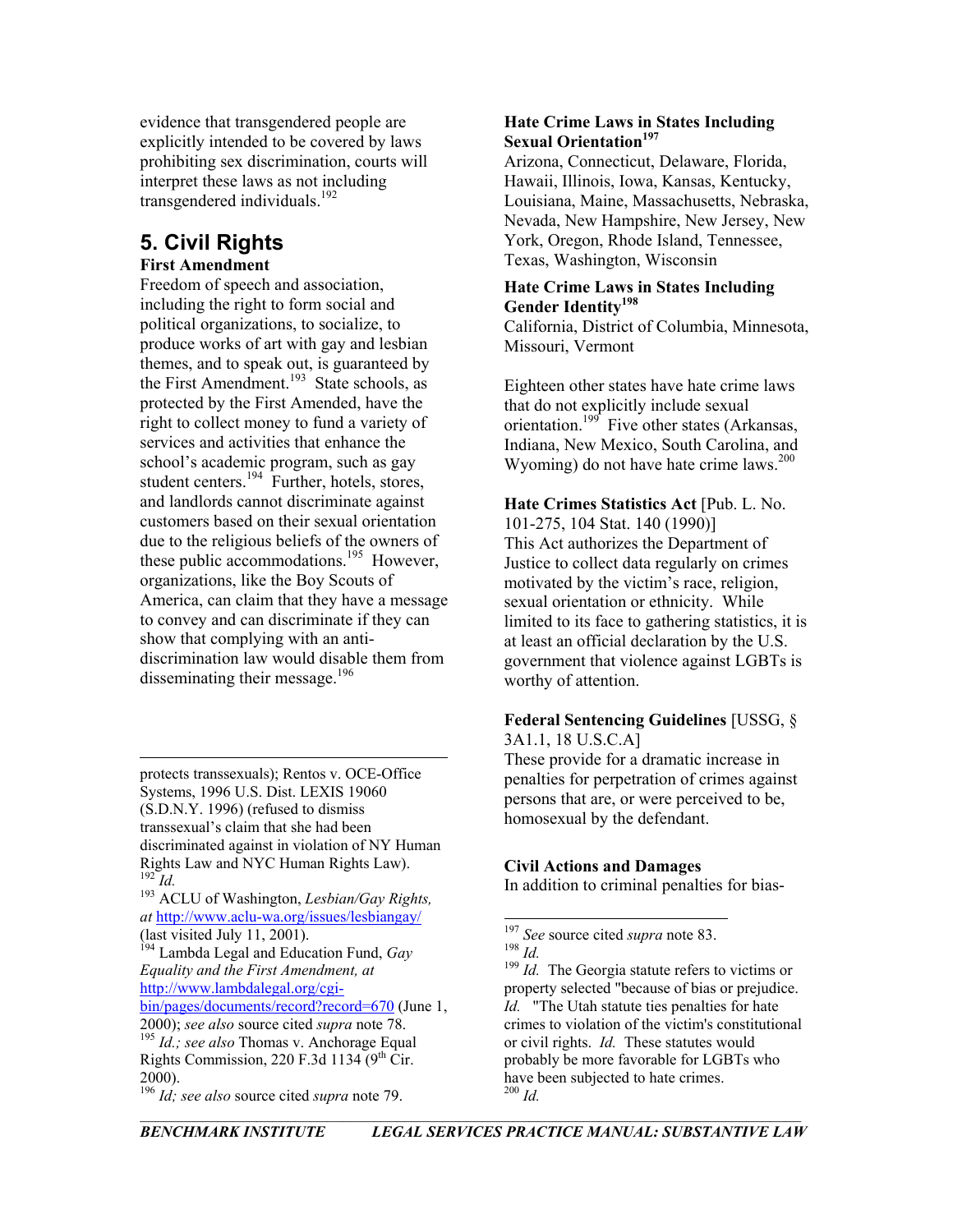motivated conduct, about 24 states allow some form of civil punishment for biasmotivated conduct. $^{201}$  These statutes, which appear both in the criminal codes and civil codes of various states, generally allow a victim of bias-motivated conduct to sue the perpetrator for monetary damages and may also allow the victim or the state to seek an injunction or restraining order against the perpetrator.[202](#page-19-1) Many of these provisions allow for the prevailing plaintiff to recover reasonable attorney's fees and costs for filing such a lawsuit.<sup>[203](#page-19-2)</sup>

### **6. Child Custody and Visitation Rights**

### **Child Custody Laws[204](#page-19-3)**

States have implemented different laws concerning child custody rights for LGBTs. Some states do not grant custody to LGBT parents. In other states, LGBT parents must prove their sexual orientation will not harm the child. Finally, some states have rejected any per se rule forbidding custody by LGBTs. Generally, courts award custody based on what is in the best interest of the child. This gives the court great latitude and discretion.

Further, often courts interpret state law schemes to give authority to even bring a lawsuit only to those people that the law defines as "parents." $^{205}$  Under these restrictive laws, "parents" are only persons related through birth, marriage, or

<span id="page-19-0"></span> 201 NGLTF, *Overview of Hate Crime Laws, at*  <http://www.ngltf.org/statelocal/hatecrimes.htm> (last updated April 26, 2000). <sup>202</sup> *Id.* <sup>203</sup> *Id.* <sup>204</sup> *See* Human Rights Campaign FamilyNet,

<span id="page-19-3"></span>*Legal Center: Custody and Visitation, at* [http://www.hrc.org/familynet/chapter.asp?chapte](http://www.hrc.org/familynet/chapter.asp?chapter=67)  $r=67$  (last visited July 11, 2001).

<span id="page-19-4"></span>205 Family Pride Coalition, *Protecting Families: Standards for Child Custody in Same-Sex Relationships, at* <http://www.familypride.org/issues/custody.htm>

adoption.<sup>206</sup> Therefore, it may be a good idea for non-legal parents to attempt to gain legal rights before custody situations even arise.

#### **Options for Non-legal Parents to Gain Parental Rights**:

• Courts in six states have recognized the *in loco parentis* doctrine (or "de facto" parent theory), formerly approved for use in the heterosexual context to give a person rights over a child if they have assumed the role of a parent, for children with same sex parents.[207](#page-19-6) *In loco parentis* has given custody and visitation rights to a few LGBT parents.

• Second parent adoption is another option and has been the most common means of establishing a legal relationship between a non-legal parent and their child.[208](#page-19-7) In general, when a biological parent approves to an adoption of his or her child, the biological parent must renounce his or her own parental rights. A broader reading by state courts of adoption statutes, bi-passing the renounce-ment of rights, has allowed for "second parent adoptions."<sup>209</sup> Second parent adoptions are available by statute only in Connecticut and Vermont.<sup>210</sup>

On August 4. 2003, In *Sharon S. v. San Diego County*, the California Supreme Court

<span id="page-19-9"></span><span id="page-19-8"></span><sup>209</sup> *Id*. Second parent adoptions have been approved by appellate courts in four states ( IL, MA, NY, and NJ) and the District of Columbia. *Id.* They have been granted by lower courts in some counties in sixteen other states. *Id.* The appellate courts of five states (CO, CN, OH, PN, and WI) have denied these adoptions. *Id.*

<span id="page-19-1"></span>

<span id="page-19-2"></span>

<sup>(</sup>April 11, 1999). <sup>210</sup> *Id.*

<span id="page-19-6"></span><span id="page-19-5"></span>

<sup>206</sup> *Id.* <sup>207</sup> *See* sources cited *supra* note 93. The states in which courts have recognized the *in loco parentis* doctrine are: MA, PA, WI, NJ, NM and RI. *Id.*; *See also* E.N.O. v. L.M.M., 711 N.E.2d 886 (Mass. 1999) (explains what is required to

<span id="page-19-7"></span>prove *in loco parentis*).<br><sup>208</sup> *See source cited supra note 78*.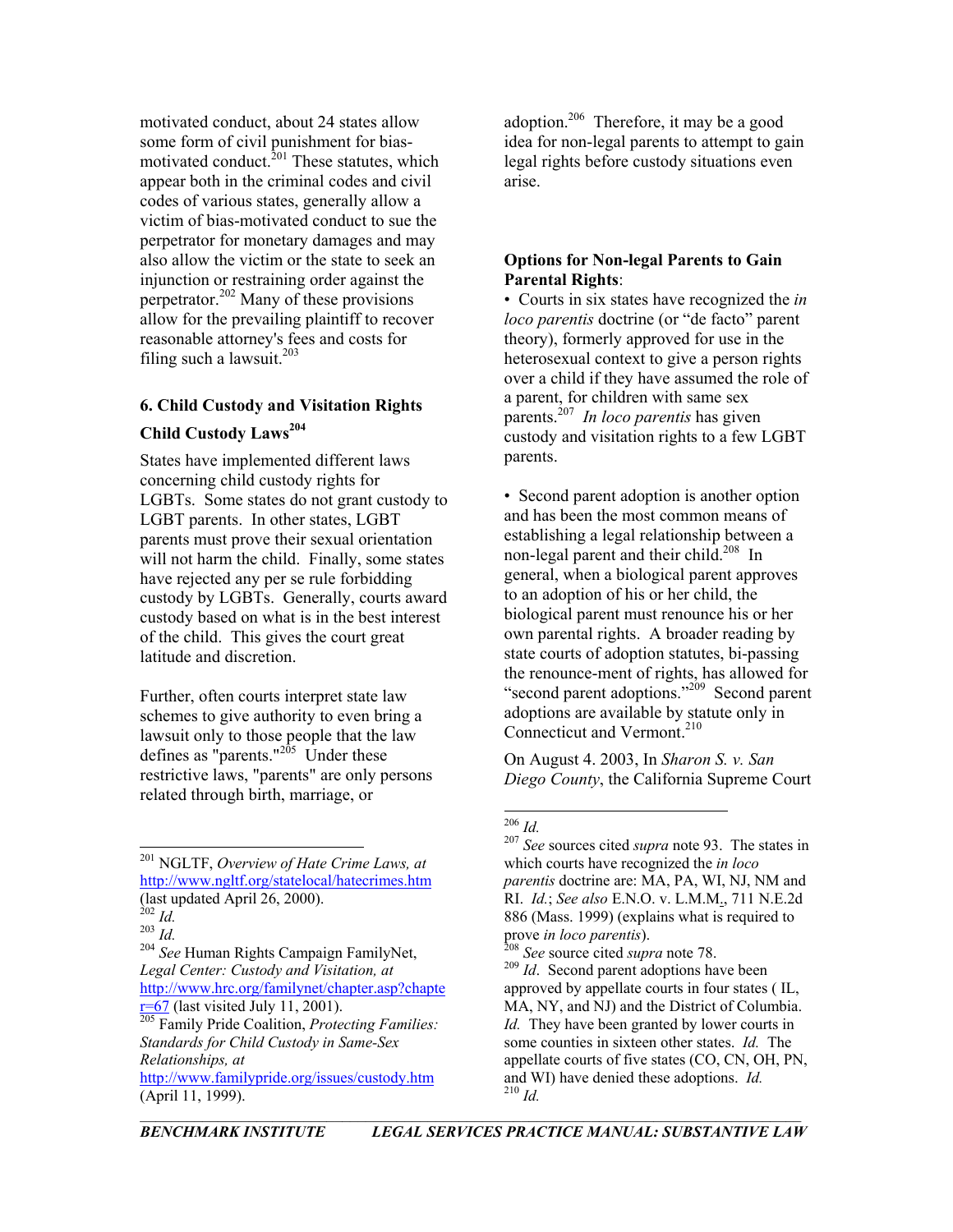upheld second parent adoptions. The court **Social Security**  stressed the importance of providing legal protections and stability for children born to same-sex and other unmarried couples: "Unmarried couples who have brought a child into the world with the expectation that they will raise it together, and who have jointly petitioned for adoption, should be on notice that if they separate the same rules concerning custody and visitation as apply to all other parents will apply to them."

Without a second-parent adoption, a child is not entitled to financial support or the right to intestate inheritance from the non-legal parent, and will be unable to claim Social Security, retirement or state worker compensation benefits if the non-legal parent dies or is incapacitated. The child may be denied health or other insurance benefits from the non-legal parent's employer, and the non-legal parent may not be able to consent to emergency medical care or visit the child in the hospital. If the legal parent dies or become incapacitated, the child may become a ward of the state.

• Parentage actions have also been used in CA, CO, and MA to establish legal parental relationships.<sup>211</sup> Historically, parentage decrees, making a non-biological parent a legal parent, have been approved in situations where a gay male couple uses a surrogate to conceive and bear a child or a lesbian couple plans to conceive and raise a child together.<sup>212</sup> In California, parentage decrees have been approved even in circumstances where two women have a child together and the non-gestational mother has no genetic ties to the child. $213$ 

#### **7. Elders**

[See also Laws Governing Poor People: Elders]

Elder LGBTs can collect Social Security benefits. However, the surviving gay partner of a retiree receives no Social Security survivor benefits.<sup>214</sup> That contrasts with the more than \$5,000 per year that widows and widowers draw, on average, in survivor benefits.<sup>[215](#page-20-4)</sup>

#### **Medicaid**

For information regarding Medicaid look above under 'Health.' When a gay elder needs Medicaid-financed nursing home care, his or her partner can lose a jointly owned home because gay couples aren't covered by rules protecting the assets of nursing home residents' spouses.<sup>[216](#page-20-5)</sup>

#### **Medicare**

See above under 'Health.'

#### **8. Children**

[See also Laws Governing Poor People: Children]

#### **Non-Discrimination Policies In Schools:**

Many schools currently have nondiscrimination policies covering discrimination and harassment based on sexual orientation.<sup>217</sup>

**Equal Access Act** [20 U.S.C. § 4071(a)] This Act applies to public, federally funded schools.<sup>218</sup> It states that schools cannot deny equal access to students who wish to

[http://www.theithacajournal.com/news/stories/20](http://www.theithacajournal.com/news/stories/20001106/opinion/37412.html) [001106/opinion/37412.html](http://www.theithacajournal.com/news/stories/20001106/opinion/37412.html) (Nov. 6, 2000).<br><sup>[215](http://www.theithacajournal.com/news/stories/20001106/opinion/37412.html)</sup> *Id.* <sup>216</sup> *Id.* <sup>217</sup> Lambda Legal and Education Fund,

<span id="page-20-6"></span>*Improving School Policies and State Laws, at* [http://www.lambdalegal.org/cgi](http://www.lambdalegal.org/cgi-bin/pages/documents/record?record=196)[bin/pages/documents/record?record=196](http://www.lambdalegal.org/cgi-bin/pages/documents/record?record=196) (Oct.

<span id="page-20-7"></span>24, 1997).

 $\overline{\phantom{a}}$ 

<span id="page-20-1"></span><span id="page-20-0"></span><sup>211</sup> *Id.* 212 *Id.*

<span id="page-20-2"></span>

<span id="page-20-3"></span> <sup>214</sup> Deb Price, *Equal Rights Are Key for Elderly Gay People, at*

<span id="page-20-5"></span><span id="page-20-4"></span>

<sup>218</sup> Lambda Legal and Education Fund, *Equal Access Act, at* [http://www.lambdalegal.org/cgi](http://www.lambdalegal.org/cgi-bin/pages/documents/record?record=78)[bin/pages/documents/record?record=78](http://www.lambdalegal.org/cgi-bin/pages/documents/record?record=78) (Sept. 29, 1997). <sup>213</sup> *Id.*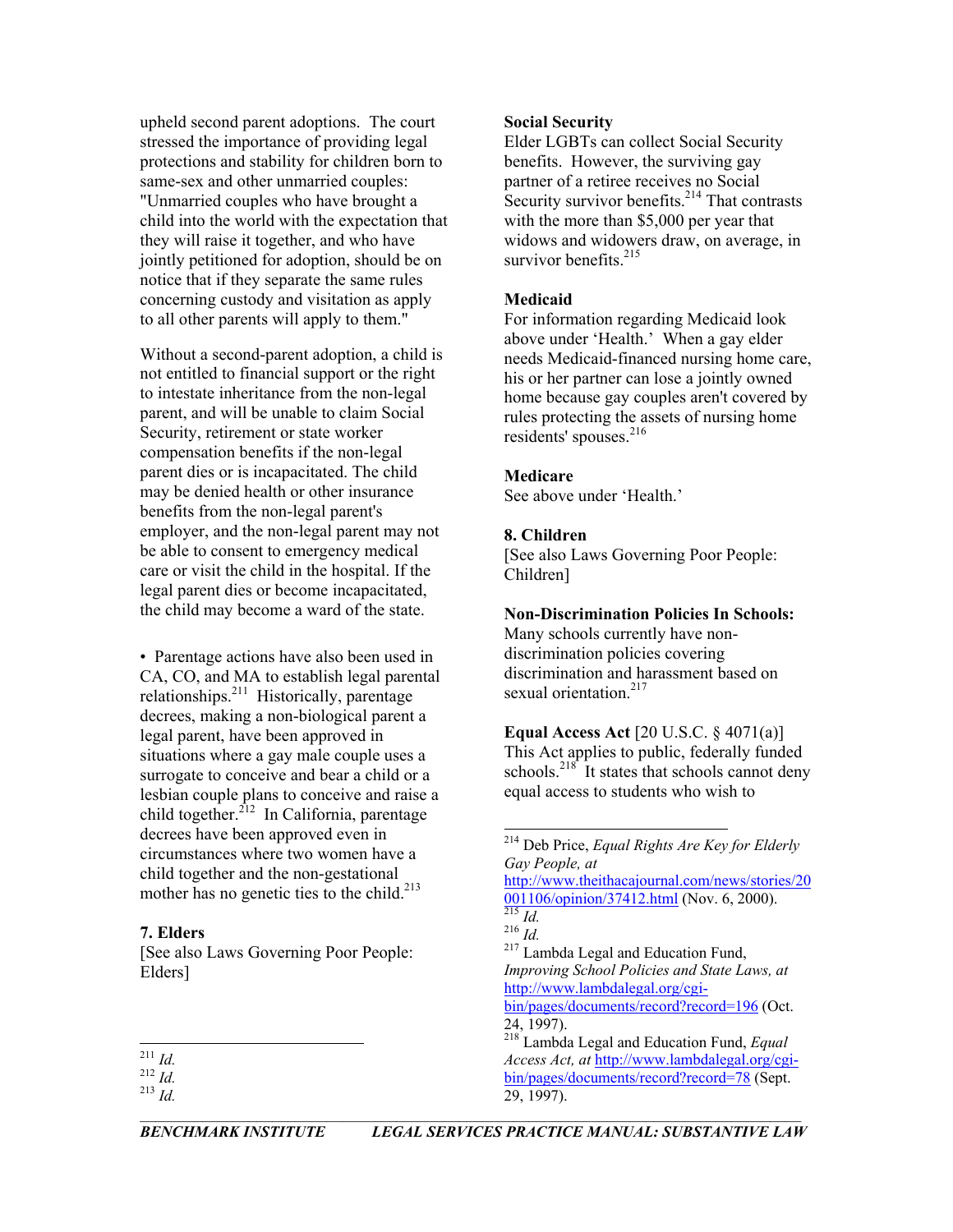conduct a meeting if the basis for the denial is the content of the speech at such meetings.<sup>219</sup> This only applies to meetings that are done in a limited open forum. [220](#page-21-1) A school creates a "limited open forum" whenever it provides access to any (even just one) "non-curriculum related student group to meet on school premises during non-instructional time." $2^{21}$  Therefore, under the EAA, public secondary schools must recognize gay-related groups where the schools receive federal assistance and have a "limited open forum."<sup>[222](#page-21-3)</sup>

#### **State-Wide Ethical Codes Applying to Educators**

Four states including, Alaska, Connecticut, Florida, and Pennsylvania, ethically oblige educators to not discriminate against students on the basis of sexual orientation.<sup>223</sup> Violations of the ethical codes can jeopardize the licenses of educators, because citizens can complain to the appropriate state agency in the same way they might complain about a doctor or lawyer. $224$ 

# **9. Immigration**

[See also Laws Governing Poor People: Immigrants]

#### **Political Asylum**

Gay men, lesbians, and bisexuals are recognized as a distinct social group and are eligible for asylum. [225](#page-21-6) Further, in a recent 9<sup>th</sup> circuit opinion, a man was granted asylum based on his appearance rather than his sexual orientation, giving hope to

<span id="page-21-6"></span><span id="page-21-5"></span><span id="page-21-4"></span><span id="page-21-3"></span><span id="page-21-2"></span><span id="page-21-1"></span><span id="page-21-0"></span>[www.rainbowquery.com](http://www.rainbowquery.com/)<br>
<sup>219</sup> Id provides numerous links 219 *Id.* 220 *Id.* 221 *Id.* 222 *Id.* 222 *Id.* 222 *Id.* 222 *Id.* 223 *See* source cited *supra* note 260. 224 *Id.* 225 Lesbian and Gay Immigration Rights Task Force, *FAQ, at* [http://www.lgirtf.org/faq.html#SECTION5](http://www.lgirtf.org/faq.html) (last visited July 11, 2001).

transgendered individuals wanting to seek asylum. [226](#page-21-7) 

# **Resources: LGBT**

**American Civil Liberties Union AIDS Project and Lesbian and Gay Rights Project**  132 West 43rd Street New York, NY 10036 212/944-9400, ext. 545

[www.aclu.org/issues/gay/hmgl.html](http://www.aclu.org/issues/gay/hmgl.html)

#### **Lambda Legal Defense and Education Fund, Inc.**

666 Broadway, 12th Floor New York, NY 10012 (212) 995-8585

#### [www.lambdalegal.org](http://www.lambdalegal.org/)

is a great site with summaries of court opinions hyperlinked to the full case report, appellate briefs, recent legislation state by state. Great links.

#### **National Center for Lesbian Rights**

870 Market Street, Suite 570 San Francisco, CA 94102 415/392-6257 <http://www.nclrights.org/>

Great resources on lesbian and transgender issues. First Manual on Transgender Rights

#### **National Gay and Lesbian Task Force** [www.ngltf.org](http://www.ngltf.org/)

 has recent legislation, materials on immigration, welfare reform, affirmative action, hate laws. Good links.

#### **Rainbow Query**

 provides numerous links including an extensive legal and political section.

l

<span id="page-21-7"></span><sup>226</sup> *See* source cited *supra* note 3; *See also* source cited *supra* note 116.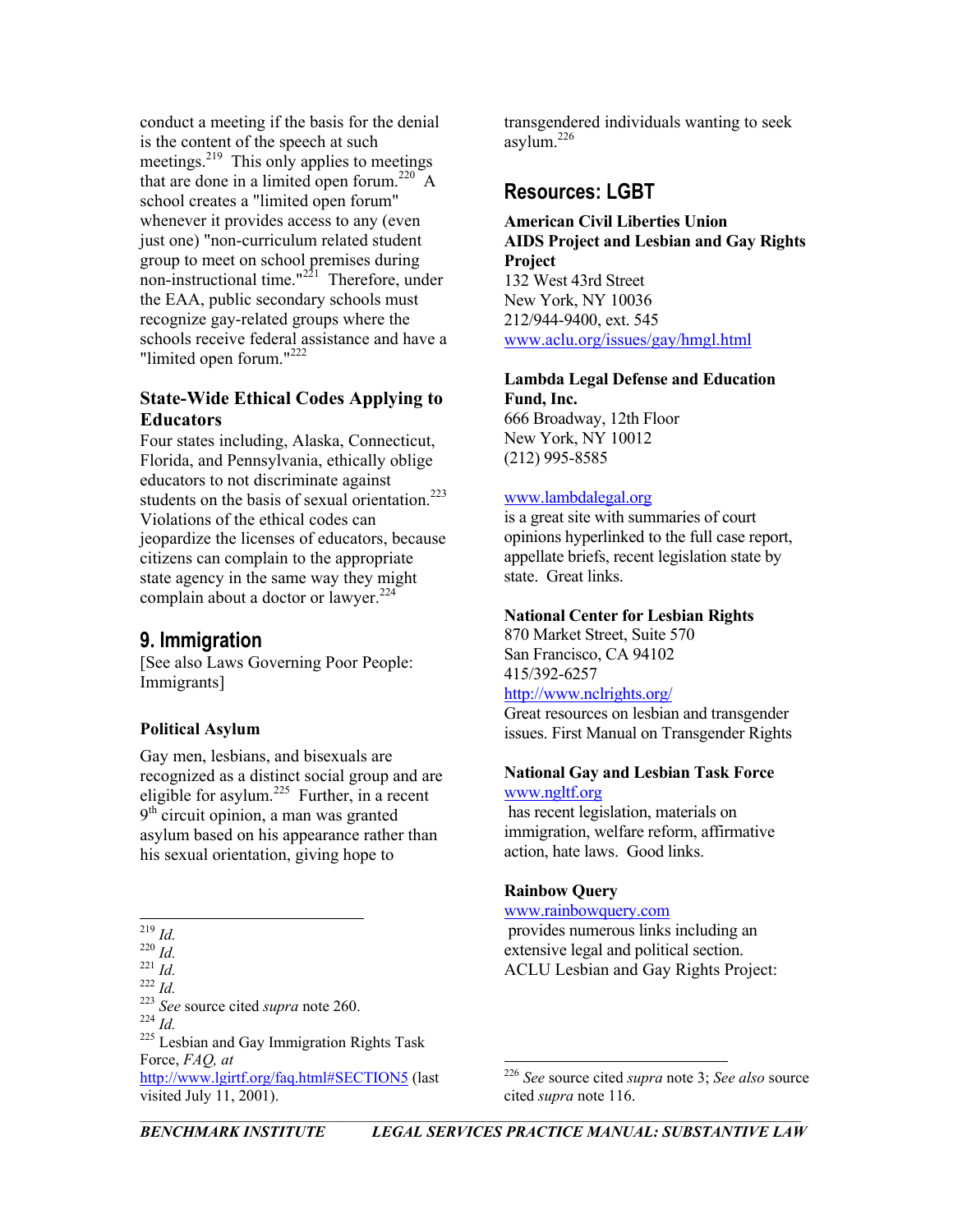#### **Human Rights Campaign:**

Site with lots of great information on a wide range of issues, key issues tracked state by state.[www.hrc.org](http://www.hrc.org/)

## **Assembly Bill (AB) 196: The Gender Non-Discrimination Act of 2003 AB 196 will prohibit discrimination in housing and employment based on gender identity and expression.**

AB 196 will prohibit discrimination in housing and employment based on gender identity and expression.

**AB 196** clarifies for the purposes of California's Fair Employment and Housing Act (FEHA) that discrimination in housing and employment based on "sex" includes discrimination based on gender. **AB 196** adopts the definition of gender in California's Penal and Education Code, which includes a person's "identity, appearance, or behavior, whether or not that identity, appearance, or behavior is different from that traditionally associated with the person's sex at birth." 1 [1](http://access.adobe.com/perl/) **Page 2** [3](http://access.adobe.com/perl/)

#### PAGE 2 OF 3

**AB 196 FACT SHEET -updated 05.14.03**  for questions -email: email $\omega$  eqca. org phone: 415.581.0005 Formerly California Alliance for Pride and Equality (CAPE)

**AB 196** will provide protection to those who are fired, evicted, or experience serious harassment because they exhibit traits not traditionally associated with their sex Ð men who are seen as "too feminine" and women perceived as "too masculine." It will also protect transgender individuals who face discrimination and harassment.

Gender-based discrimination in housing and employment is a serious and welldocumented problem that destroys careers, prevents employees and businesses from

functioning at their highest potential, and can lead to homelessness. A recent survey by the San Francisco Department of Public Health found that most transgender people have experienced "loss of employment, denial of employment, or underemployment." The unemployment rate for those surveyed was 70%. Nearly half of the transgender women surveyed had no stable housing.

**AB 196** is good for business and property owners, as well as employees and tenants, because it will explicitly clarify what constitutes illegal discrimination. Courts, as well as the state's Department of Fair Employment and Housing, have interpreted sex discrimination laws like FEHA to include discrimination based on gender stereotyping. AB 196 will help everyone understand the law by explicitly stating the rules which already exist.

· For example, in Price Waterhouse v. Hopkins, 490 U. S. 228 (1989), the United States Supreme Court found that a woman who was denied partnership in a firm because she behaved in a way the firm's partners deemed "too aggressive" for a woman was the victim of sex discrimination, based on gender stereotyping.

· The Ninth Circuit has recognized that men may be discriminated against on the job because they are perceived to have feminine characteristics. Antonio Sanchez, in Nichols v. Azteca Restaurant Enterprises, Inc., 256 F. 3d 864 (9th Cir. 2001), was subjected to serious harassment by co-workers who attacked him for walking "like a woman," referred to him as "she" and "her," and derided him with vulgar name-calling cast in female terms.

· Similarly, in Schwenk v. Hartford, 204 F. 3d 1187 (9th Cir. 2000), the Ninth Circuit held that federal sex-discrimination laws prohibit discrimination against transgender people.